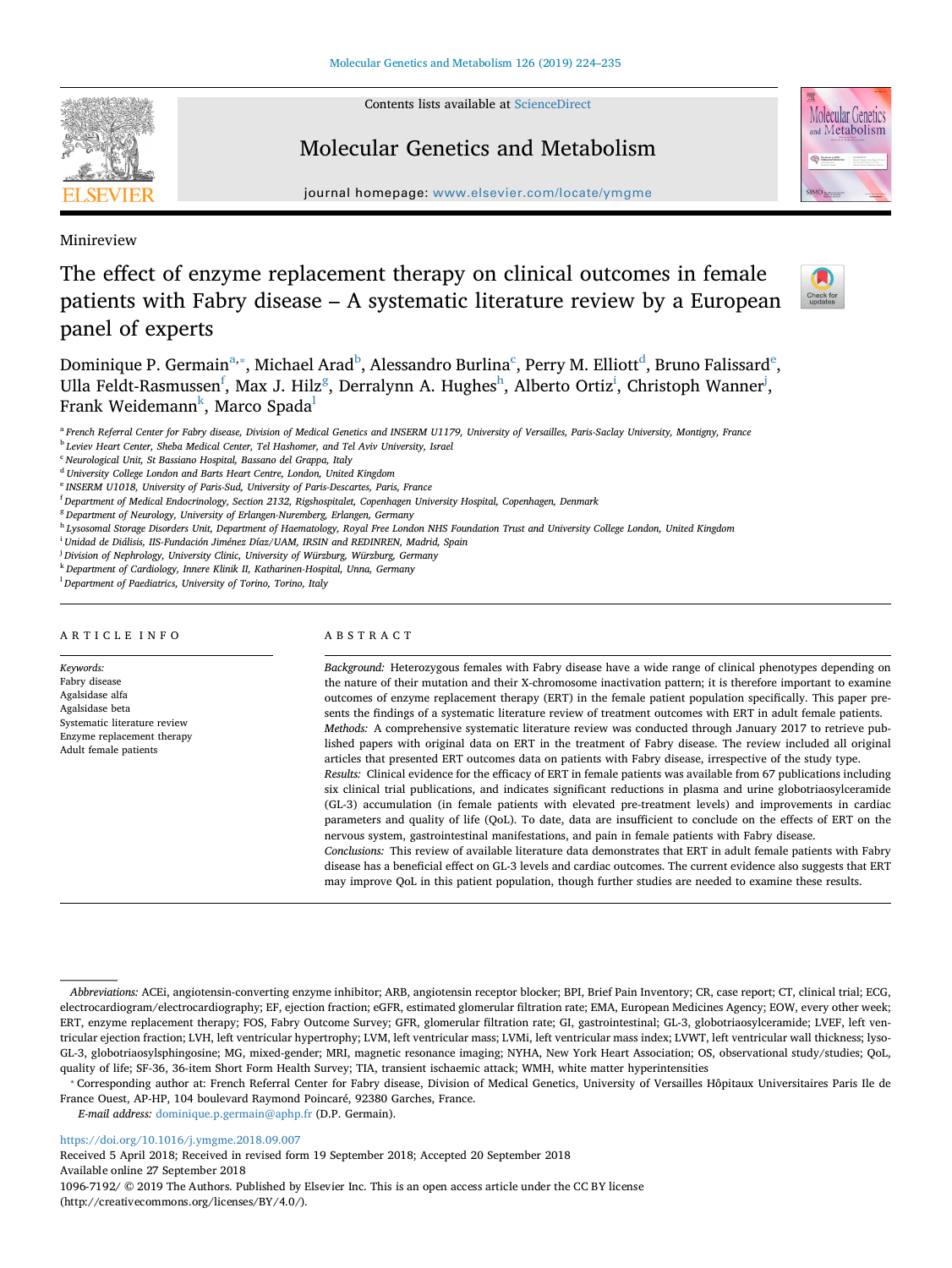#### **1. Introduction**

Fabry disease (OMIM [#301500](http://omim.org/entry/301500)) is an X-linked lysosomal disease caused by a mutation in the *GLA* gene (OMIM [#300644;](http://omim.org/entry/300644) HGNC 4296) encoding the acid hydrolase  $\alpha$ -galactosidase [\[1\]](#page-10-0). This leads to the accumulation of globotriaosylceramide (GL-3) and its deacylated product globotriaosylsphingosine (lyso-GL-3) in plasma and urine as well as in a wide range of cell types, particularly the kidney, heart, and nervous system, resulting in progressive organ damage [\[1,](#page-10-0)[2](#page-10-1)]. Fabry disease can be treated with enzyme replacement therapy (ERT) with recombinant α-galactosidase, available for more than a decade.

There are two preparations available: agalsidase alfa (Replagal®) administered at the licensed dose of 0.2 mg/kg body weight; and agalsidase beta (Fabrazyme®) administered at the licensed dose of 1.0 mg/kg body weight. Both preparations are administered in-travenously every other week (EOW) [\[3,](#page-10-2)[4](#page-10-3)]. ERT with recombinant  $α$ galactosidase was approved in Europe in 2001. Agalsidase alfa and agalsidase beta are available in most European countries, and in Asia, Australia, and Canada. Agalsidase beta was approved by the US Food and Drug Administration in 2003.

Clinical evidence suggests that ERT can slow or delay organ damage and improve clinical signs and symptoms of Fabry disease, such as kidney dysfunction, neuropathic pain, gastrointestinal (GI) outcomes, and cardiac manifestations  $[1,4,5]$  $[1,4,5]$  $[1,4,5]$  $[1,4,5]$  $[1,4,5]$ . Literature reviews have been conducted to consolidate and report the efficacy and safety of ERT in Fabry disease [[6](#page-10-5),[7](#page-10-6)]. However, much of the available literature focused on reporting outcomes in male patients. Females are heterozygotes for the *GLA* mutation [\[8,](#page-10-7)[9](#page-10-8)], experience X-chromosome inactivation, are much harder to diagnose as they can be asymptomatic or have only mild symptoms, often have plasma α-galactosidase activity within the normal range, and typically present with symptoms later than males. Data on the effect of ERT in females can be deduced from publications that either included a large proportion of female patients in their study population, or reported the effects in males and females separately. However, to our knowledge, no previous systematic review has attempted to summarize all the published evidence regarding the effect of any type of ERT regimen on all Fabry-related outcomes specifically in female Fabry patients.

We conducted a comprehensive systematic literature review of all original articles investigating the effect of ERT in the treatment of Fabry disease published through January 2017 [\[10](#page-10-9)]. In this paper, we present the findings specifically in female patients with Fabry disease.

#### **2. Methods**

The full methodology for the systematic literature searches and analysis that were performed has been published in this issue [[10\]](#page-10-9). The literature search included articles published up to and including January 2017. The results of the systematic literature analysis for the female population are described in this article; publications summarizing the findings of the literature analysis for the male [\[11](#page-10-10)] and paediatric populations [\[12](#page-10-11)], as well as a position statement on therapeutic goals in Fabry disease based on the outcomes of an expert consensus panel [\[13](#page-10-12)] are also published in this issue.

The outcomes that were selected for analysis included plasma and urine (lyso-)GL-3 levels, GL-3 histology, measures of kidney and heart function as well as heart morphology. Other outcomes included autonomic, peripheral, and central nervous system parameters in addition to GI outcomes, pain, and quality of life (QoL).

Results are described for the approved dose regimens of agalsidase alfa (0.2 mg/kg EOW) and agalsidase beta (1.0 mg/kg EOW) unless specified otherwise. Publications describing results of studies in which data from patients treated with agalsidase alfa and agalsidase beta were combined or in which the ERT type was not specified are referred to in the analysis as 'mixed-ERT' publications.

#### **3. Results**

#### *3.1. Female population and publication overview*

Publications that were included in the systematic literature analysis presenting ERT outcomes data for female patients specifically are listed in Supplementary Table 1a. Overall, for agalsidase alfa there were five publications from clinical trials (CT) (one from a Grade 1a randomized controlled trial [RCT] and four from Grade 1c single-arm clinical trials), ten publications from observational studies (OS) (of which three covered Grade 2 prospective OS publications and seven Grade 3 retrospective OS publications), and one case series (Grade 4 evidence). For agalsidase beta, there were no CT publications, seven OS publications (two from Grade 2 prospective OS publications and five from Grade 3 retrospective OS publications), four case series (Grade 4 evidence), and 10 case reports (CRs). There were no CT publications, 18 OS publications (seven Grade 2 prospective OS publications and 11 Grade 3 retrospective OS publications), four case series (Grade 4 evidence), and one CR describing mixed-ERT clinical outcomes.

Supplementary Table 1b lists the publications included in this analysis that presented ERT outcomes data for mixed-gender (MG) populations including  $\geq$  50% female patients. For agalsidase alfa there were no CT publications, four OS publications (one Grade 2 prospective OS publication and three Grade 3 retrospective OS publications), and no CRs. For agalsidase beta there were no CT publications, one publication from a Grade 2 prospective OS publication, and no CRs. There was one Grade 1c single-arm clinical trial publication, seven OS publications (five Grade 2 prospective OS publications and two Grade 3 retrospective OS publications), and no CRs presenting outcomes from mixed-ERT in MG populations.

The main findings regarding clinical outcomes of treatment with approved doses of agalsidase beta or agalsidase alfa in female patients with Fabry disease are summarized in [Table 1](#page-2-0).

#### *3.2. GL-3 accumulation*

#### *3.2.1. Plasma GL-3*

*3.2.1.1. Agalsidase alfa 0.2 mg/kg EOW*. One RCT [\[18](#page-10-13)] and three singlearm CT publications [\[14](#page-10-14),[16,](#page-10-15)[17\]](#page-10-16) reported plasma GL-3 outcomes data after treatment with agalsidase alfa in female patients. One single-arm open-label CT publication described no changes in plasma GL-3 levels when patients who were either ERT-naïve  $(n = 15)$  or previously exposed to agalsidase beta ( $n = 31$ ) received agalsidase alfa [[17](#page-10-16)]. In the ERT-naïve group, 14 patients had data at baseline and three patients had data available after 24 months of treatment; in the switch group, data were available for 29 and 19 patients at baseline and 2-year follow-up, respectively [\[17](#page-10-16)]. A significant decrease in mean plasma GL-3 semi-quantitative scores was reported in a prospective single-arm, open-label CT of 36 female patients (mean age 47 [range 14–76] years) who completed 4 years of treatment with agalsidase alfa; in this trial, 72% of patients had elevated GL-3 levels before treatment [\[16](#page-10-15)]. The use of scores, instead of actual concentrations, is a limitation of this study. In one RCT in which baseline and 1-year post-ERT treatment data were reported for six patients [\[18](#page-10-13)] and another single-arm CT (which included 15 patients at baseline, mean age 45 [range 20–66] years and had data for 11 patients after 13 months of treatment) [[14\]](#page-10-14), the female patients had normal or only slightly elevated plasma GL-3 levels before starting ERT and no significant changes were observed. An OS publication reported no significant change in plasma GL-3 in female patients who generally had normal levels before starting ERT (seven patients with baseline and post-12 months of agalsidase alfa data) [\[50](#page-11-0)] ([Table 2](#page-3-0)). A CR of a 62-year-old female patient who switched from agalsidase beta (1.0 mg/kg for 3 years and 5 months; 0.7 mg/kg EOW for 10 months) to 0.2 mg/kg EOW agalsidase alfa showed an increase in plasma GL-3 levels in the first 12 months after the switch. However, after 12 months, these levels decreased to levels lower than those seen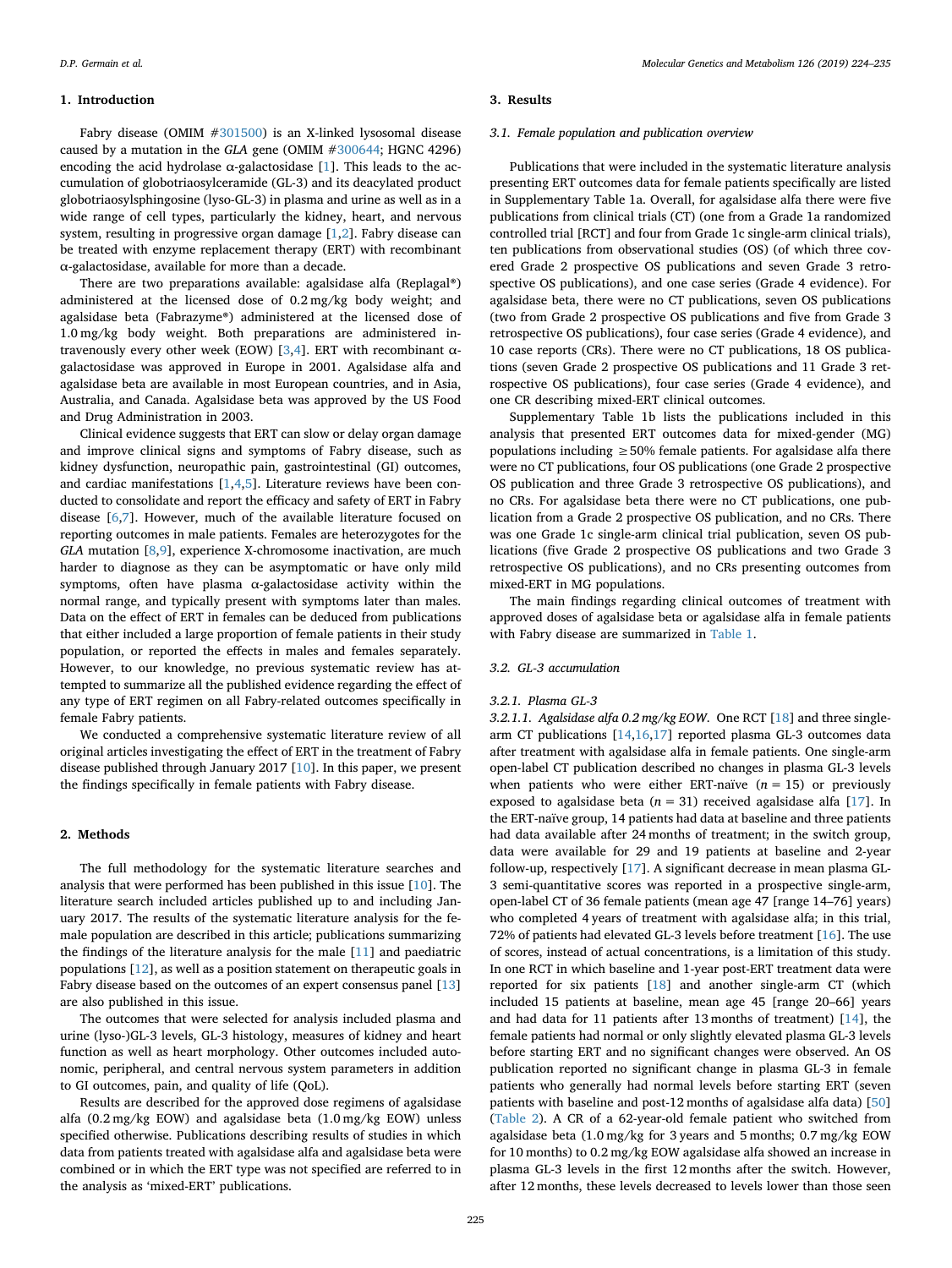#### <span id="page-2-0"></span>**Table 1**

Summary of outcomes with agalsidase beta 1.0 mg/kg EOW or agalsidase alfa 0.2 mg/kg EOW from clinical and observational studies of adult female patients with Fabry disease.

| Outcome                                        |                                                                                                                                                                   | Agalsidase alfa 0.2 mg/kg EOW                                                                                                                                                                                                                                                        | Agalsidase beta 1.0 mg/kg EOW                                                                                                                                                            |  |
|------------------------------------------------|-------------------------------------------------------------------------------------------------------------------------------------------------------------------|--------------------------------------------------------------------------------------------------------------------------------------------------------------------------------------------------------------------------------------------------------------------------------------|------------------------------------------------------------------------------------------------------------------------------------------------------------------------------------------|--|
| 3.1 GL-3 accumulation<br>Plasma GL-3<br>3.1.1. |                                                                                                                                                                   | ↓ Significant (Whybra et al. 2009 [16])                                                                                                                                                                                                                                              | No data from patients with elevated<br>baseline levels                                                                                                                                   |  |
| 3.1.2.                                         | [in patients with elevated pre-treatment]<br>levels]<br>Plasma lyso-GL-3<br>[in patients with elevated pre-treatment                                              | ↓ Non-significant (Baehner et al., 2003 [14])<br>$-$ No change (Goker-Alpan et al. 2015 [17])<br>↓ Significant (Goker-Alpan et al. 2015 [17 (treatment-naïve patients)]<br>- No change (Goker-Alpan et al. 2015 [17 (after switch)]                                                  | - No change from normal baseline levels<br>(Bénichou et al., 2009 [30])<br>No data from clinical or observational<br>studies with approved dose of agalsidase                            |  |
| 3.1.3.                                         | levels]<br><b>Urinary GL-3</b><br>[in patients with elevated pre-treatment<br>levels]<br>Urinary lyso-GL-3<br>[in patients with elevated pre-treatment<br>levels] | ↓ Significant (Whybra et al. 2009 [16]; Baehner et al., 2003 [14])<br>↓ Significance unknown (Whitfield et al. 2005 [19])<br>- No significant change (Goker-Alpan et al. 2015 [17])<br>No data from clinical or observational studies with approved dose of<br>agalsidase alfa       | beta<br>No data from clinical or observational<br>studies with approved dose of agalsidase<br>beta<br>No data from clinical or observational<br>studies with approved dose of agalsidase |  |
| 3.1.4.                                         | GL-3 histology                                                                                                                                                    | No data from clinical or observational studies with approved dose of<br>agalsidase alfa                                                                                                                                                                                              | beta<br>No data from clinical or observational<br>studies with approved dose of agalsidase<br>beta                                                                                       |  |
| 3.2.1.<br>3.2.2.                               | 3.2 Renal outcomes<br>eGFR<br>[compared with decline as with natural<br>history]<br>Proteinuria/Albuminuria                                                       | — No change (Whybra et al. 2009 [16]; Baehner et al. 2003 [14]; Feriozzi<br>et al. 2012 [24]; Hughes et al. 2011 [26]; Feriozzi et al. 2009 [23]; Beck<br>et al. 2015 [27]; Kampmann et al. 2015 [28])<br>↓ Significant in a subgroup of patients with baseline proteinuria levels   | — No change (Warnock et al. $2012$ [33];<br>Kim et al. 2016 [34])<br>— No change (Kim et al. 2016 [34])                                                                                  |  |
|                                                |                                                                                                                                                                   | $>$ 300 mg/day (Whybra et al. 2009 [16])<br>— No change (Hughes et al. 2011 [26]; Feriozzi et al. 2009 [23]; Kampmann<br>et al. 2015 [28])                                                                                                                                           |                                                                                                                                                                                          |  |
| 3.3.1.                                         | 3.3. Cardiac outcomes<br>LVM/LVMi                                                                                                                                 | ↑ Significant (Beck et al. 2015 [27])                                                                                                                                                                                                                                                | ↓ Significant in LVM (Motwani et al. 2012)                                                                                                                                               |  |
|                                                |                                                                                                                                                                   | $\downarrow$ Significant in LVM (Tsuboi et al. 2012 [51]; Whybra et al. 2009 [16];<br>Baehner et al. 2003 [14]; Hughes et al. 2011 [26]; Kampmann et al. 2015<br>(first $3$ years $[28]$ )<br>- Stable LVMi (Goláň et al. 2015 [18]; Kampmann et al. 2015 [28 (after<br>10 years)])  | $[32]$<br>— No change (Kim et al. 2016 [34])                                                                                                                                             |  |
| 3.3.2.                                         | <b>LVWT</b>                                                                                                                                                       | ↓ Non-significant (Tsuboi et al. 2012 [51])<br>$-$ Stable (Kampmann et al. 2015 [28])                                                                                                                                                                                                | ↓ Significant (Motwani et al. 2012 [32])                                                                                                                                                 |  |
| 3.3.3.<br>3.3.4.                               | <b>LVEF</b><br><b>ECG</b> measures                                                                                                                                | ↓ Significant (Kampmann et al. 2015 [28])<br>↓ Significant [QRS duration] (Baehner et al., 2003 [14])                                                                                                                                                                                | — No change (Motwani et al. 2012 [32])<br>↓ Significant, QTc interval (Motwani et al.<br>2012 [32])<br>↑ Significant, P wave duration, PQ interval<br>(Motwani et al. 2012 [32])         |  |
| 3.3.5.                                         | <b>Exercise testing</b>                                                                                                                                           | ↓ Significant, NYHA classification (Whybra et al. 2009 [16])                                                                                                                                                                                                                         | No data from clinical or observational<br>studies with approved dose of agalsidase<br>beta                                                                                               |  |
| 3.4.                                           | Nervous system outcomes [sweat<br>function, heat intolerance, auditory<br>impairment]                                                                             | - No change, hearing function (Sergi et al. 2010 [25])<br><i><u><b>f</b></u></i> Significant, vestibular function (Palla et al. 2007 [20])<br>↑ Non-significant, vestibular function (Palla et al. 2003 [15])                                                                        | No data from clinical or observational<br>studies with approved dose of agalsidase<br>beta                                                                                               |  |
| 3.4.1.                                         | <b>Brain MRI findings</b>                                                                                                                                         | No data from clinical or observational studies with approved dose of<br>agalsidase alfa                                                                                                                                                                                              | No data from clinical or observational<br>studies with approved dose of agalsidase<br>beta                                                                                               |  |
| 3.4.2.                                         | <b>TIA/Stroke</b>                                                                                                                                                 | No data from clinical or observational studies with approved dose of<br>agalsidase alfa                                                                                                                                                                                              | No data from clinical or observational<br>studies with approved dose of agalsidase<br>beta                                                                                               |  |
| 3.5.                                           | Pain                                                                                                                                                              | ↓ Significant, BPI (Whybra et al. 2009 [16])<br>↓ Significant, pain average/right now (Hoffmann et al. 2007 [22])<br>↓ Non-significant, pain worst/least (Hoffmann et al. 2007 [22])<br>— No change (Whitfield et al. 2005 [19]; Sergi et al. 2010 [25]; Hughes et al.<br>2011 [26]) | No data from clinical or observational<br>studies with approved dose of agalsidase<br>beta                                                                                               |  |
| 3.6.                                           | <b>GI</b> outcomes                                                                                                                                                | ↓ Non-significant, constipation and diarrhoea (Hughes et al. 2011 [26])                                                                                                                                                                                                              | No data from clinical or observational<br>studies with approved dose of agalsidase<br>beta                                                                                               |  |
| 3.7.                                           | QoL                                                                                                                                                               | ↑ Significant for SF-36 physical function, role-physical score, and general<br>health (Baehner et al. 2003 [14])<br>↓ Significant for SF-36 general health and vitality (Smid et al. 2011 [49<br>(switch)])                                                                          | ↑ Significant, SF-36 mental and overall<br>score (Watt et al. 2010 [31])                                                                                                                 |  |
|                                                |                                                                                                                                                                   | - No change in EQ-5D/VAS (Hughes et al. 2011 [26])<br>- No change, energy levels (Ghali et al. 2012 [56])                                                                                                                                                                            | - No change in SF-36 physical component<br>summary (Watt et al. 2010 [31])                                                                                                               |  |

Results are summarized as increase [↑], decrease [↓] or no change from baseline to follow-up after ERT initiation. Significance refers to statistical significance. Results are not adjusted for differences in study designs, patient characteristics, or disease stage. Case series, case reports, mixed-ERT, non-approved dose regimens, and mixed-gender studies are not included.

BPI, Brief Pain Inventory; ECG, electrocardiogram; EOW, every other week; eGFR, estimated glomerular filtration rate; EQ-5D, 5-dimension EuroQol questionnaire; GI, gastrointestinal; GL-3, globotriaosylceramide; LVEF, left ventricular ejection fraction; LVM, left ventricular mass; LVMi, left ventricular mass index; lyso-GL-3, globotriaosylsphingosine; MRI, magnetic resonance imaging; NYHA, New York Heart Association; QoL, quality of life; QTc, corrected QT interval; SF-36, 36-item Short Form Health Survey; EQ-VAS, EuroQol-Visual Analogue Scale.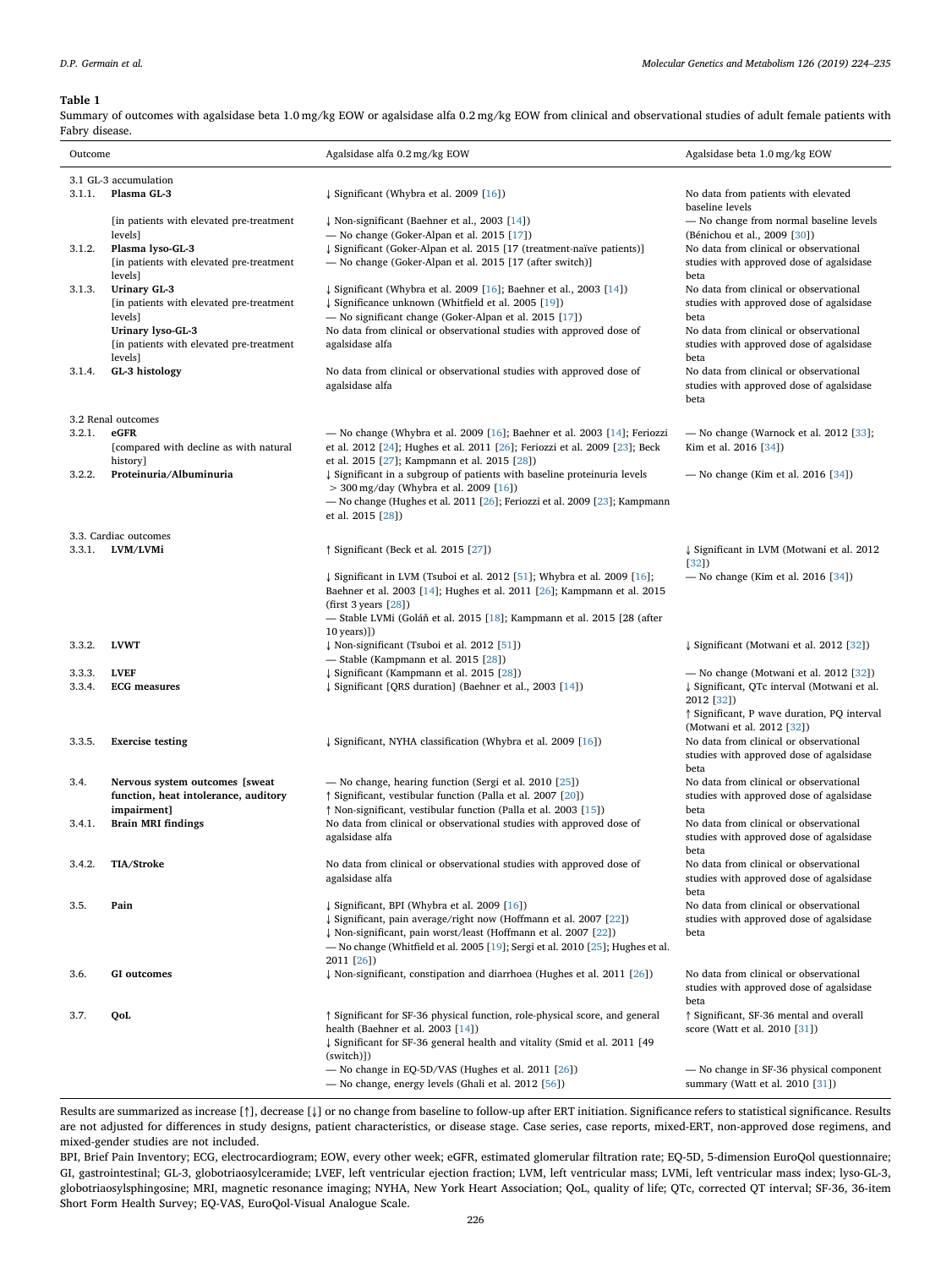#### <span id="page-3-0"></span>**Table 2**

Plasma GL-3 level outcomes with approved doses of agalsidase alfa and agalsidase beta in adult female patients.

|              | Study, year [reference]<br>(number of patients <sup>a</sup> )<br>Evidence grade <sup>b</sup>               | Female, n<br>$(\%)^c$            | Duration<br>(months) | Units                                                                       | Baseline                                                                                                                                 | Endpoint                                                                                                                                       | Overall result (p<br>value/95% CI) |
|--------------|------------------------------------------------------------------------------------------------------------|----------------------------------|----------------------|-----------------------------------------------------------------------------|------------------------------------------------------------------------------------------------------------------------------------------|------------------------------------------------------------------------------------------------------------------------------------------------|------------------------------------|
|              |                                                                                                            |                                  |                      |                                                                             | (number of patients <sup>d</sup> )                                                                                                       | (number of patients <sup>e</sup> )                                                                                                             |                                    |
| Alfa         | Goláň et al. 2015<br>$[18] (N = 44)$<br>Grade 1a                                                           | 18(41)                           | 12                   | nmol/mL                                                                     | Mean: 3.5<br>$(n = 6)$                                                                                                                   | Mean: 3.5<br>$(n = 6)$                                                                                                                         | NC (95% CI:<br>$-0.95, 0.93$       |
|              | Whybra et al. 2009<br>$[16] (N = 40)$<br>Grade 1c                                                          | 40 (100)                         | 48                   | Plasma GL-3 score <sup>6</sup><br>(times above $ULN^7$ )<br>Patients, n (%) | 1.81 [0.58]<br>$(n = 36)$<br>Prevalence stratified by GL-3<br>score <sup>6</sup> :<br>1:7(19.4)<br>2: 26(72.2)<br>3:3(8.3)<br>$(n = 36)$ | $1.31$ $[0.47]$<br>$(n = 36)$<br>Prevalence stratified<br>by GL-3 score <sup>6</sup> :<br>1: 25(69.4)<br>2: 11(30.6)<br>3:0(0.0)<br>$(n = 36)$ | $\downarrow$ (p < 0.001)           |
|              | Baehner et al. 2003                                                                                        | 15 (100)                         | 13                   | nmol/mL                                                                     | 3.04-17.59                                                                                                                               | 6 months: decreased<br>(NR)                                                                                                                    | $\downarrow$ (NS from BL)          |
|              | $[14] (N = 15)$<br>Grade 1c                                                                                |                                  |                      | (range)                                                                     | $(n = 15)$                                                                                                                               | $(n = 11)$                                                                                                                                     |                                    |
|              | Goker-Alpan et al. 2015<br>$[17] (N = 100)$                                                                | 46 (46)<br>ERT-naïve: 15<br>(52) | 24                   | nmol/mL<br>(normal<br>$4.55 \pm 3.90$                                       | ERT-naïve:<br>$13.76 \pm 2.32$                                                                                                           | ERT-naïve:<br>$\rm NR$                                                                                                                         | NC<br>NC                           |
|              | Pre-treatment with agalsidase beta<br>$(1 \text{ mg/kg}$ EOW; $n = 71$ ):<br>55 months (4-146)<br>Grade 1c | Switch:<br>31(44)                |                      |                                                                             | $(n = 14)$<br>Switch:11.46 $\pm$ 0.96<br>$(n = 29)$                                                                                      | $(n = 3)$<br>Switch:NR<br>$(n = 19)$                                                                                                           |                                    |
| Beta         | Bénichou et al. 2009                                                                                       | 12(9)                            | Range:               | $\mu$ g/mL                                                                  | Above normal in 17% (2<br>patients)                                                                                                      | NC                                                                                                                                             | NC(NR)                             |
|              | $[30]$ $(N = 134)$<br>Grade 3                                                                              |                                  | $1.9 - 60.7$         | normal > 7.03                                                               | $(n = 12)$                                                                                                                               |                                                                                                                                                |                                    |
| Alfa<br>Beta | Van Breemen et al. 2011 [50]<br>$(N = 43)$<br>Grade 3                                                      | 21(49)                           | 12                   | $\mu$ M<br>normal < 3.18                                                    | Alfa 0.2:<br>$2.82(2.45 - 3.28)$<br>$(n = 7)$<br>Beta 1.0:<br>$2.53(1.20 - 6.76)$                                                        | Alfa 0.2:<br>$2.44(2.02 - 3.60)$<br>$(n = 7)$<br>Beta 1.0:<br>$1.76(0.79 - 3.65)$                                                              | NC(NR)<br>NC(NR)                   |
|              |                                                                                                            |                                  |                      |                                                                             | $(n = 9)$                                                                                                                                | $(n = 8)$                                                                                                                                      |                                    |

Case series, case reports, mixed-ERT publications, paediatric-adult-mixed publications, and publications with other dose regimens are not included. Data are means [SD] or means ± SE or medians (range), unless otherwise indicated. Red font indicates statistically significant changes.

↓, decrease in levels; ↑, increase in levels; BL, baseline; CI, confidence interval; EOW, every other week; ERT, enzyme replacement therapy; GL-3, globotriaosylceramide; NC, no change; NR, not reported; NS, not significant; SD, standard deviation; SE, standard error; ULN, upper limit of normal range.

<span id="page-3-2"></span>Total number of patients included in the study who were treated with ERT.

<span id="page-3-5"></span><sup>b</sup> Study grades defined as follows: Grade 1a randomized controlled trial; Grade 1c single-arm clinical trial; Grade 1a/c randomized controlled trial with single-arm open-label extension; Grade 2 prospective observational study; Grade 3 retrospective observational study; Grade 4 case series; Grade 5 case report.

<span id="page-3-1"></span><sup>c</sup> Number of female patients who were treated with ERT.

<span id="page-3-3"></span><sup>d</sup> Number of female, ERT-treated patients with data for the outcome at baseline.

<span id="page-3-4"></span> $^{\rm e}$  Number of female, ERT-treated patients with data for the outcome at endpoint;  $^{\rm 6}$ GL-3 values were converted to a 3-point scale as follows: (1) in the normal range; (2) > normal, but  $\leq$  2 x ULN; and (3) > 2 x ULN; <sup>7</sup>ULN < 3.3 µmol/L or < 4 µg/mL.

when the patient was receiving agalsidase beta [[52\]](#page-11-3).

In a small Japanese MG study, 11 patients (seven females; mean age 52 years, age at switch 23–68 years) were switched from agalsidase beta (pre-switch treatment duration 15–77 months) to agalsidase alfa. Preswitch plasma GL-3 levels were near the normal range for the female patients but increased 12 months after switching to agalsidase alfa [\[51](#page-11-1)]. However, a follow-up publication from the same study showed that plasma GL-3 levels had returned to pre-switch levels 24 months after switching, and this reduction was sustained at 36 months [[74\]](#page-11-4).

*3.2.1.2. Agalsidase beta 1.0 mg/kg EOW*. For agalsidase beta, two OS publications reported plasma GL-3 outcome data; in both publications, the majority of female patients had GL-3 levels within the normal range at the start of treatment and no significant changes in plasma GL-3 were reported [data in 12 patients [30, 50](#page-10-17)] [\(Table 2\)](#page-3-0). In one publication, data were available for nine patients at baseline and eight patients after 1 year of agalsidase beta treatment [[50\]](#page-11-0). A CR that included six female patients treated with agalsidase beta reported a decrease in plasma GL-3 in one 35-year-old female patient [[37\]](#page-10-32). A CR of a 62-year-old female patient who first received agalsidase beta 1.0 mg/kg EOW for 3 years and 5 months, then a reduced dose of 0.7 mg/kg EOW for 10 months, and eventually switched to agalsidase alfa showed that the patient had stable GL-3 levels during treatment with the approved dose of agalsidase beta [\[52](#page-11-3)].

*3.2.1.3. Mixed ERT*. An OS publication, including data from 28 females treated for at least 1 year, reported mean plasma GL-3 levels within normal range at baseline that decreased and remained decreased after 6 years [\[60](#page-11-5)].

#### *3.2.2. Plasma lyso-GL-3*

*3.2.2.1. Agalsidase alfa 0.2 mg/kg EOW*. Plasma lyso-GL-3 was reported as an outcome in female patients in one single-arm open-label CT with agalsidase alfa [[17\]](#page-10-16). In the ERT-naïve group baseline lyso-GL-3 data were available for 14 patients and 24-month follow-up data in three patients. In three ERT-naïve patients with elevated baseline lyso-GL-3, ERT resulted in a significant reduction, albeit very small, in plasma lyso-GL-3 levels at 18 and 24 months [[17\]](#page-10-16). Lyso-GL-3 levels in female patients who switched from agalsidase beta to agalsidase alfa were reported in one CT publication (baseline data in 29 patients), which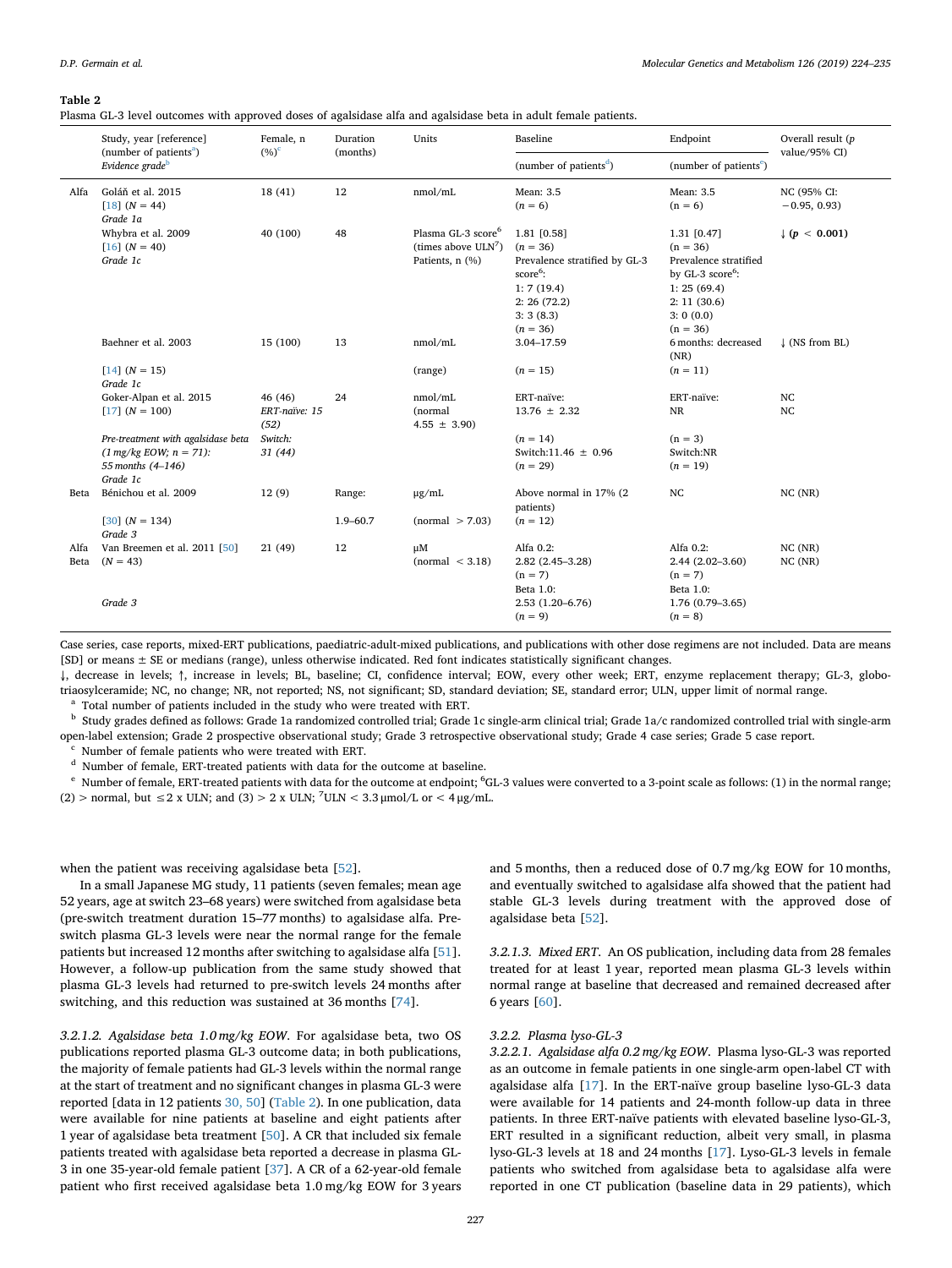found no significant change after 24 months in 19 patients [\[17](#page-10-16)]. One OS publication showed a decrease in plasma lyso-GL-3 levels in seven patients treated for 12 months [\[50](#page-11-0)] (Supplementary Table 2). Further, a CR of a 62-year-old female patient who switched from agalsidase beta (1.0 mg/kg for 3 years and 5 months; 0.7 mg/kg EOW for 10 months) to agalsidase alfa also described that plasma lyso-GL-3 levels were increased slightly 12 months after switching but gradually decreased to below pre-switch levels [[52\]](#page-11-3).

A Japanese, observational MG study including seven female patients also showed no significant change in plasma lyso-GL-3 levels 36 months after switching from agalsidase beta 1.0 mg/kg EOW (pre-switch treatment duration 15–77 months; age at switch 23–68 years) to agalsidase alfa 0.2 mg/kg EOW [[74\]](#page-11-4).

*3.2.2.2. Agalsidase beta 1.0 mg/kg EOW*. One OS publication showed a decrease in plasma lyso-GL-3 levels in nine patients treated for 12 months [\[50](#page-11-0)] (Supplementary Table 2).

*3.2.2.3. Mixed ERT*. Two publications from a retrospective mixed-ERT OS also reported significant reductions in plasma lyso-GL-3 over a median period of 16 months compared with pre-treatment levels in female patients with the classical or the cardiac variant of Fabry disease. This reduction in lyso-GL-3, however, was not sustained with increases in lyso-GL-3 observed during long-term follow-up especially in the female patients with a cardiac-type *GLA* mutation [six patients, age at ERT initiation 44–67 years, treatment duration 8–24 months [[62\]](#page-11-6), and seven patients 64 [[64\]](#page-11-7). One OS publication reported no statistical difference in lyso-GL-3 levels before and a median of 1.3 years after the global shortage of agalsidase beta in 3 female patients who either switched from agalsidase beta to agalsidase alfa or reduced the dose of agalsidase beta [\[49](#page-11-8)].

In MG populations, one mixed-ERT OS reported a slight decrease in plasma lyso-GL-3 during ERT (median treatment duration 5.7 years) in 21 classically affected female patients who had elevated pre-treatment lyso-GL-3 levels [[77\]](#page-11-9). One OS publication in 27 female patients with elevated pre-treatment lyso-GL-3 levels also reported a significant reduction in lyso-GL-3 levels after 12 months, which was sustained at 6 years' follow-up [[60\]](#page-11-5).

#### *3.2.3. Urinary GL-3 and lyso-GL-3*

*3.2.3.1. Agalsidase alfa 0.2 mg/kg EOW*. Three single-arm CT publications presented urinary GL-3 outcomes with agalsidase alfa in female patients [[14](#page-10-14)[,16](#page-10-15)[,17](#page-10-16)]. A significant reduction in urinary GL-3 scores was reported after 12 months of ERT in a prospective single-arm open-label trial in 36 female patients (mean age 47 [range 14–76] years); urinary GL-3 scores decreased during 4 years of follow-up, and at the end of the study only one female patient had a score above the normal range [[16\]](#page-10-15). An open-label single-arm trial of ERT with agalsidase alfa in 15 female patients (mean age 45 [range 20–66] years) with severe Fabry disease symptoms reported that patients had a wide range of urinary GL-3 levels before ERT, with the largest reductions in urinary GL-3 occurring in patients with the highest pretreatment levels, but no significant overall differences after 6 months of treatment  $(n = 11)$  [[14\]](#page-10-14). One single-arm open-label CT reported no change in urinary GL-3 levels from baseline to 24 months in treatmentnaïve patients (baseline data for 14 patients, follow-up data for three patients) or in patients who switched to agalsidase alfa (data available for 28 and 18 patients at baseline and follow-up, respectively) [\[17](#page-10-16)]. A small OS publication described decreases in urinary GL-3 after 1 year of agalsidase alfa in the two female patients included (aged 27 and 41 years) [[19\]](#page-10-18) (Supplementary Table 3).

One OS publication reported data from a single 35-year-old female patient during ERT showing a reduction in urinary lyso-GL-3 at 9 months after agalsidase alfa [\[58](#page-11-10)].

*3.2.3.2. Agalsidase beta 1.0 mg/kg EOW*. There was no literature

published regarding the impact of agalsidase beta on urinary GL-3 or urinary lyso-GL-3 levels in female patients.

*3.2.3.3. Mixed ERT*. Data from an observational mixed-ERT study described reductions in urinary GL-3 in female patients during treatment [\[60](#page-11-5)].

#### *3.2.4. Kidney, heart, and other organ GL-3*

There were no publications from CTs or OS that reported GL-3 histology data in the kidneys, heart, or other organs after ERT.

*3.2.4.1. Agalsidase alfa 0.2 mg/kg EOW*. There were no publications available that described changes in GL-3 levels in the kidneys, heart, or other organs with agalsidase alfa.

*3.2.4.2. Agalsidase beta 1.0 mg/kg EOW*. In one case series there was a 10-fold reduction in GL-3 levels in heart tissue after 6 months of agalsidase beta treatment in a 46-year-old female patient [\[36](#page-10-33)] who was originally treated in a multicentre, randomized, placebo-controlled study [\[79](#page-11-11)]. In addition, there were two case reports that provided histopathological evidence of GL-3 inclusions in placental tissue of mothers, one pregnant with a boy and the other with a girl, treated with agalsidase beta during pregnancy, but it remains unclear if treatment had an effect on the placental tissue [[41](#page-10-34) (24-year-old patient who started ERT at the age of 21 years), [43](#page-10-35) (37-year-old, with 2-years prior ERT experience before the pregnancy)].

*3.2.4.3. Mixed ERT*. There were no publications available that described changes in GL-3 levels in the kidneys, heart, or other organs with mixed-ERT regimens.

#### *3.3. Renal outcomes*

#### *3.3.1. Estimated glomerular filtration rate (eGFR)*

*3.3.1.1. Agalsidase alfa 0.2 mg/kg EOW*. Two publications from openlabel single-arm CTs of agalsidase alfa reported no decline in eGFR during treatment in female patients [\[14](#page-10-14)[,16](#page-10-15)]. One included 15 severely affected female patients (mean age 45 [range 20–66] years) treated for 13 months [[14\]](#page-10-14). In the other, 36 female patients with an average age of 47 (range 14–76) years reported stabilization of eGFR during 4 years of ERT [[16\]](#page-10-15). Four observational registry data publications also reported a minimal loss of eGFR over time with agalsidase alfa [change in eGFR < 1 to  $-2$  mL/min/1.73 m<sup>2</sup>/year] [50 female patients with an average age of 50 years and duration of treatment of 36 months (23), 74 females with an average age of 46 years and mean duration treatment of 7.4 years (24), 78 females who started ERT at age 49 years and were treated for 4 years [[26\]](#page-10-20), and 317 females with a median follow-up of 5 years [\[27](#page-10-22)]]. In one of these publications, long-term data from the Fabry Outcome Survey (FOS) registry on outcomes with agalsidase alfa showed a trend toward improved mean annualized eGFR slopes in patients without proteinuria at baseline, although the annual changes in glomerular filtration rate (GFR) in female patients were within the normal age-expected range [\[27](#page-10-22)]. One OS publication reported stabilization in eGFR in 24 female patients (average age 39 years) treated with agalsidase alfa for 10 years [[28\]](#page-10-23) (Supplementary Table 4).

The main findings from MG studies with  $\geq$  50% female patients are summarized as follows: a small OS, which studied the effects of agalsidase alfa in subjects from an extended single family group (including 11 females with ages ranging from 21 to 56 years), reported a significant improvement in eGFR after 6 months of ERT [[72\]](#page-11-12). Two papers from the same OS, in which seven of 11 patients were female (mean age 52 years), showed that eGFR remained stable during 36 months of follow-up after switching from agalsidase beta to agalsidase alfa [[51](#page-11-1)[,74](#page-11-4)]. Another CR with a 62-year-old female patient showed that after switching from agalsidase beta (1.0 mg/kg for 3 years and 5 months; 0.7 mg/kg EOW for 10 months) to agalsidase alfa eGFR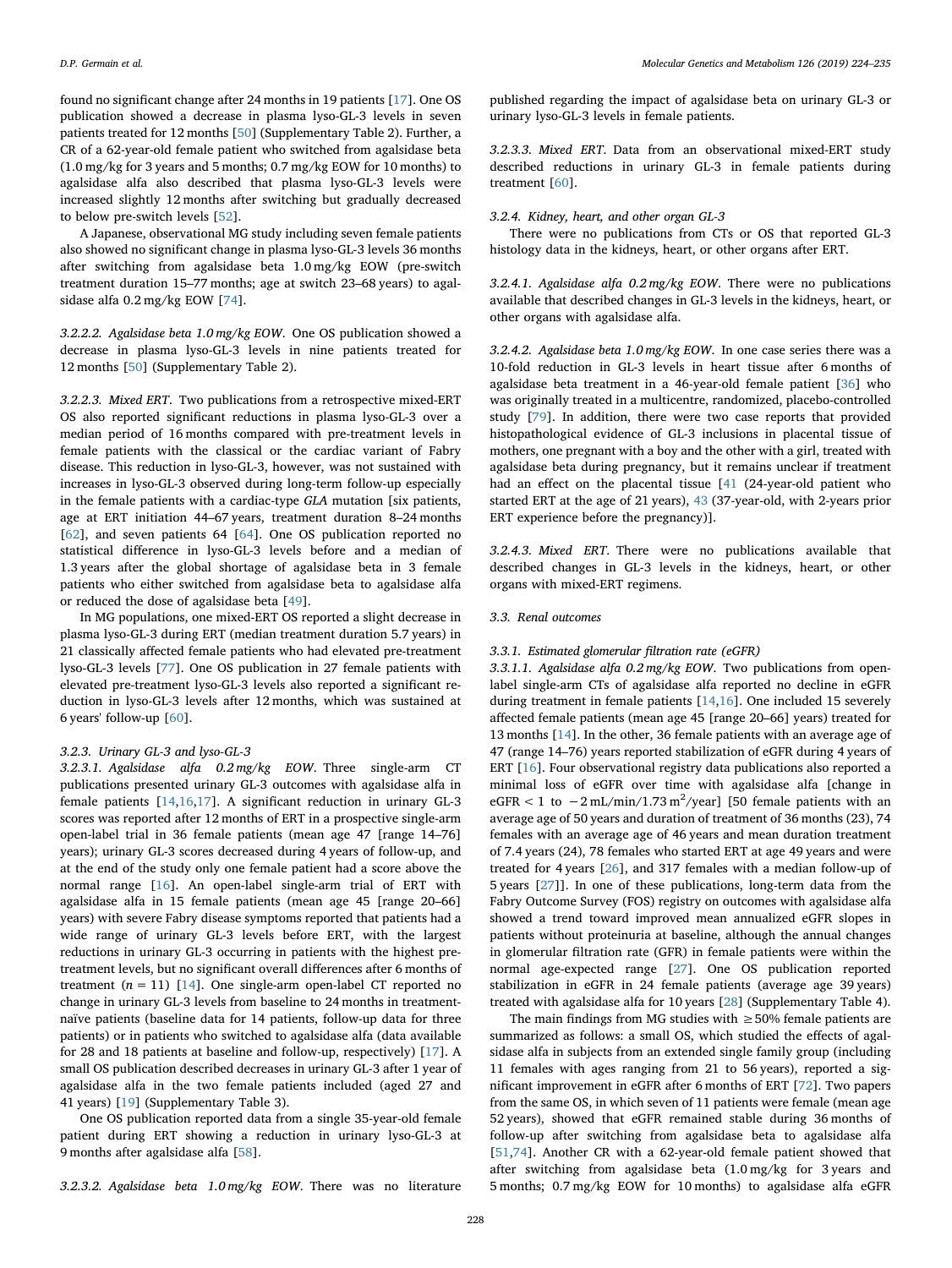remained stable at the decreased level (2-year post-switch follow-up) [[52\]](#page-11-3). It is important to note when reviewing this evidence that the inclusion of male patient data in the eGFR outcomes will impact the results, as male patients typically have more renal involvement than females [\[80](#page-11-13)].

*3.3.1.2. Agalsidase beta 1.0 mg/kg EOW*. For agalsidase beta, one Fabry Registry publication reported a decrease in eGFR in 62 female patients treated with ERT although no statistics were provided [[33\]](#page-10-24). ERT was started at a median of age 43 years and patients were followed for a mean of 4 years [\[33](#page-10-24)]. One OS publication reported no change in eGFR in four female patients (age at treatment 22, 39, 48, and 48 years) with normal eGFR levels at baseline who received agalsidase beta (for a range of 7–10 years). In these patients, dose reduction of agalsidase beta to 0.25 and 0.5 mg/kg EOW did not have an effect on eGFR [\[34](#page-10-25)] (Supplementary Table 4). Three CRs also note that eGFR was stable in female patients during agalsidase beta treatment [one 29-year-old patient, 10 months after ERT initiation [[39\]](#page-10-36), one 37-year-old patient treated for over 2 years [[42\]](#page-10-37), 46], with one CR of a 62-year-old female patient with up to 12 years of follow-up [[46\]](#page-11-14). In one case study, eGFR increased slightly in two female patients (26 and 29 years old) treated with agalsidase beta throughout pregnancy (an increase in eGFR is a normal feature of pregnancy) [\[35](#page-10-38)]. Another CR with one 62-year-old female patient showed a decrease in eGFR after 2 years on agalsidase beta [[52\]](#page-11-3). One CR of a 29-year-old patient with marked proteinuria at baseline noted resolution of renal dysfunction after 1 year of agalsidase beta treatment [[45\]](#page-10-39).

*3.3.1.3. Mixed ERT*. Publications of data from mixed-ERT studies also show that ERT is associated with stable eGFR in female patients, reporting no or minimal declines in eGFR in line with normal agerelated changes in renal function [one 71-year-old female patient treated for 12 months [[57\]](#page-11-15), 17 women, 11 with classic and 6 cardiac phenotypes who started ERT aged 33–79 years and were treated for 6–26 months (62), 65, 52 ERT-naïve females, mean age 52 years (66)]; one study reported an improvement in eGFR in 103 female ERT-treated patients without proteinuria at baseline [[63\]](#page-11-16). One retrospective OS publication with 28 female patients (average age at baseline 52 years) showed that eGFR significantly declined over time, with evidence of greater renal involvement at baseline (mean treatment duration was 80 months) [\[78](#page-11-17)]. One OS publication in 18 female patients showed no significant change in the slope of eGFR loss a median of 1.3 years after switching from agalsidase beta to agalsidase alfa or to reduced-dose agalsidase beta [[49\]](#page-11-8); the slope of eGFR loss in both ERT treatment periods (pre- and post-switch) was within the range found in agerelated GFR loss in the general population. Data from two CRs further support the findings that ERT is associated with eGFR improvement or stabilization in female ERT-treated patients [four patients with age at ERT initiation of 21–52 years and duration of ERT 2.8–11 years (53), and one 42-year–old [[70\]](#page-11-18)].

#### *3.3.2. Albuminuria/Proteinuria*

*3.3.2.1. Agalsidase alfa 0.2 mg/kg EOW*. One prospective single-arm open-label CT publication of agalsidase alfa in 36 females (mean age 47 [range 14–76] years) reported stable proteinuria levels in 33 females, and a significant improvement in proteinuria after 4 years of treatment in a subgroup of 11 patients with baseline proteinuria  $>$  300 mg/24 h [[16\]](#page-10-15). In this study, the seven women who received angiotensinconverting enzyme inhibitors (ACEi) or angiotensin-receptor blockers (ARBs) during the whole study duration, and had proteinuria levels of 1349  $\pm$  1760 mg/24 h at baseline, experienced a 3-fold decline in proteinuria [[16\]](#page-10-15). Three observational registry studies reported no overall change in proteinuria outcomes with agalsidase alfa [50 female patients, average age 50 years, duration of treatment 36 months [\[23](#page-10-21)], 74 females, average age 46 years, mean duration of treatment 7.4 years [[24\]](#page-10-19), 78 females, started ERT age 49 years, treated

for 4 years [[26\]](#page-10-20)], and another OS publication also reported no change in proteinuria in 24 female patients (average age 39 years) with or without baseline proteinuria after 10 years of treatment [\[28](#page-10-23)] (Supplementary Table 5).

In MG populations, one OS publication of agalsidase alfa noted a significant decrease in albuminuria in 11 females (ages ranging from 21 to 56 years treated for 6–12 months) [[72\]](#page-11-12), while another study including 46 female patients with proteinuria data showed minimal changes during treatment of up to 5 years [\[24](#page-10-19)]. Another OS publication showed no change in proteinuria levels in seven female patients over 3 years of follow-up when patients were switched from agalsidase beta to agalsidase alfa [[74\]](#page-11-4); urinary protein levels were within the normal physiological range before the switch in ERT regimen [\[74](#page-11-4)].

*3.3.2.2. Agalsidase beta 1.0 mg/kg EOW*. For agalsidase beta, one OS publication reported no change in proteinuria in four female patients with normal proteinuria levels at baseline (age at treatment initiation ranged from 22 to 48 years, duration of treatment 7–10 years). In these patients, dose reduction of agalsidase beta to 0.25 and 0.5 mg/kg EOW did not have an effect on proteinuria [[34\]](#page-10-25) (Supplementary Table 5). One CR in a woman who started ERT aged 52 years showed worsening of proteinuria despite treatment with agalsidase beta for 7 years [\[44](#page-10-40)]. In female patients treated with agalsidase beta during pregnancy, one publication noted stable proteinuria levels in a 21-year-old [[48\]](#page-11-19) and another described improvement in proteinuria levels in two pregnant (aged 26 and 29 years) patients [[35\]](#page-10-38).

*3.3.2.3. Mixed ERT*. Publications reporting proteinuria outcomes from mixed-ERT OS in 17 female patients (age at ERT 33–79 years) described an improvement in albuminuria during ERT treatment (duration 6–26 months) [[62\]](#page-11-6), a non-significant inverse association between time on ERT and the likelihood of developing proteinuria (analysis in 158 females) [[63](#page-11-16)], and significant improvements in proteinuria during treatment (13 patients, mean age 45 years, 6-years follow-up) compared with a worsening of proteinuria in the 4 untreated patients (mean age 34 years, 4-years follow-up) [\[65](#page-11-20)]. One CR showed that, in four female patients (age at ERT initiation 21–52 years; duration of ERT 2.8–11 years), ERT resulted in a small increase, decrease, or stabilization of proteinuria levels [\[53](#page-11-21)]. One study showed that proteinuria during ERT was not affected by the use of ACEi/ARBs [\[65](#page-11-20)].

#### *3.4. Cardiac outcomes*

*3.4.1. Left ventricular mass (LVM)/left ventricular mass index (LVMi) 3.4.1.1. Agalsidase alfa 0.2 mg/kg EOW*. LVM was reported as an outcome in three CT publications, all of which used echocardiography to determine LVM. A randomized, multicentre, open-label study including 18 female patients treated for 12 months with one of three different regimens of agalsidase alfa (0.2 mg/kg EOW, 0.2 mg/kg weekly, or 0.4 mg/kg weekly) reported that treatment with agalsidase alfa $0.2\,\mathrm{mg/kg}$  EOW was associated with a stable LVMi [\[18](#page-10-13)]. A prospective single-arm open-label study of 36 women (average age 47 [range 14–76] years) treated with agalsidase alfa for 4 years reported decreases in LVM; 25 [69%] women in this trial had left ventricular hypertrophy (LVH) at baseline. Decreases in LVM > 20% were reported in 13 of these 25 patients with seven patients demonstrating decreases of 10–20% [\[16](#page-10-15)]. An open-label single-arm clinical trial of 15 female patients (mean age 45 [range 20–66] years) treated with agalsidase alfa for up to 13 months reported a progressive decrease in LVM that was statistically significant after 9 months of treatment  $(n = 7)$  [[14\]](#page-10-14). Two registry study publications from the FOS reported LVMi outcomes, determined by echocardiography, after treatment with agalsidase alfa in 24 [26, treatment duration 4 years] and 93 female patients [\[27](#page-10-22), median follow-up 5 years]. One of these registry studies reported a significant decrease in LVMi after 4 years of agalsidase alfa in 12 women with LVH at baseline [[26\]](#page-10-20), and the other registry study showed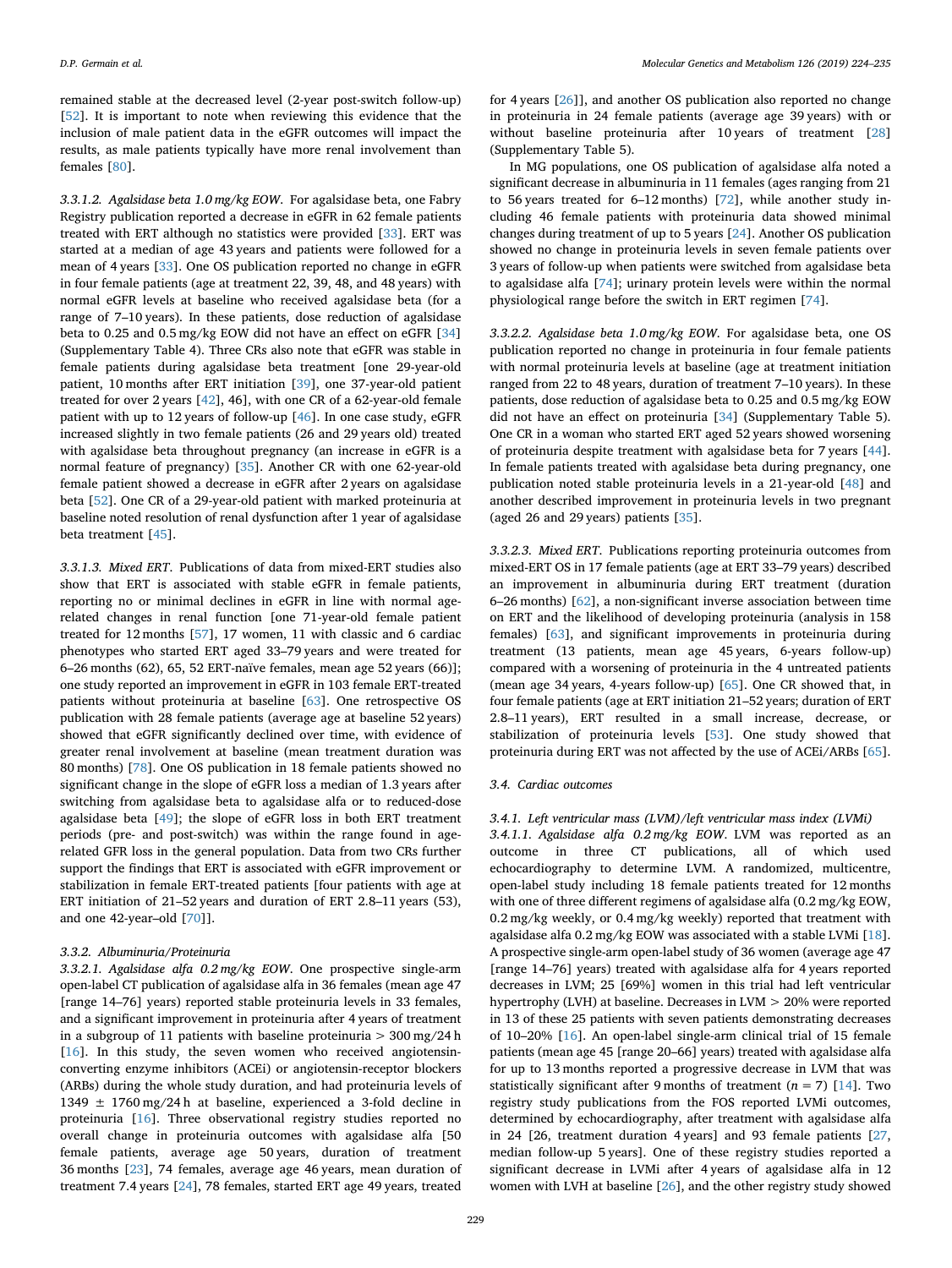that LVH progression significantly increased, and the rate of increase in LVH was slower with ERT compared with untreated patients [\[27](#page-10-22)]. The annualized rate of LVMi significantly increased in female patients in this study [[27\]](#page-10-22). An OS publication including 24 ERT-treated females (average age 39 years) reported no change in LVMi after 10 years of treatment with agalsidase alfa, although there was an initial significant improvement between the first and fourth year of treatment [\[28](#page-10-23)]. Another OS study including seven females (mean age 52 years) found that patients switching from agalsidase beta to agalsidase alfa showed significant reductions in LVMi 12 months after switching [\[51](#page-11-1)] (Supplementary Table 6). One CR of a 62-year-old female who had previously received agalsidase beta (1.0 mg/kg for 3 years and 5 months; 0.7 mg/kg EOW for 10 months) reported stabilization of LVMi 6 months after switching to agalsidase alfa [[52\]](#page-11-3).

In MG studies with  $\geq$  50% female patients, one OS publication of 17 Fabry patients (of whom 11 were female, with ages ranging from 21 to 56 years) found that agalsidase alfa treatment resulted in an improvement in LVMi after 6 months of treatment [[72\]](#page-11-12). Another OS publication, which assessed 7 female patients (mean age 52 years) switching to agalsidase alfa, reported that the reduction in LVMi (method of assessment not stated) 12 months after switching [[51\]](#page-11-1) was maintained during 36 months of follow-up [[74\]](#page-11-4). The patients in this study had been treated with agalsidase beta 1.0 mg/kg EOW for 1.2–6.5 years before switching [\[51](#page-11-1)]. In contrast, another observational MG study that included LVM data for nine female patients did not report any significant changes in LVMi, assessed using cardiac ultrasound, a median of 1.3 years after switching from agalsidase beta to agalsidase alfa or to reduced dose agalsidase beta [[49\]](#page-11-8).

*3.4.1.2. Agalsidase beta 1.0 mg/kg EOW*. LVMi outcomes were reported in one OS publication in a cohort of 22 female patients with a mean age of 44 years who were treated with agalsidase beta for a median of 36 months. 12 patients had LVH at baseline. Treatment resulted in a significant reduction in LVMi from baseline, as assessed using echocardiography [[32\]](#page-10-26). One OS publication on four patients (age at ERT initiation 22–48 years) treated for 7–10 years reported no change in LVMi [\[34](#page-10-25)] (Supplementary Table 6). Similarly, two CRs of female Fabry patients showed that both patients had stabilized LVH and LVMi values during 18–27 months of agalsidase beta treatment [[40](#page-10-41) (44-yearold), (52) (62-year-old)]. One CR also showed that a 62-year-old female patient had increased LVMi values after 10 months of treatment with a reduced dose of agalsidase beta (0.7 mg/kg EOW) [\[52](#page-11-3)]. One CR of a 29 year-old patient demonstrated an improvement in cardiomegaly after 12 months of agalsidase beta [\[45](#page-10-39)], although two other CRs in two female patients found that these patients either developed LVH or showed LVH progression after agalsidase beta initiation [\[38](#page-10-42) (51-yearold)[,44](#page-10-40) (52-year-old, 5 years post-ERT follow-up)].

*3.4.1.3. Mixed ERT*. Echocardiography data on LVMi outcomes from mixed-ERT OS publications indicate a reduction in LVM and LVMi during ERT in females with classical Fabry disease [one 71-year-old female and a 45-year-old female treated for 12 months [[57\]](#page-11-15), 59, eleven patients with age at ERT start 33–79 years and treatment duration 6–26 months (62),and another reference in eleven patients [\[64](#page-11-7)]. A publication from a mixed-ERT OS (the Canadian Fabry Disease Initiative) that included 55 women (mean age 52 years) newly starting on ERT described a reduction in LVMi, measured by echocardiography, in female patients with proteinuria > 0.5 g/day at baseline, but an increase in LVMi in females with proteinuria  $\leq 0.5$  g/ day [[66](#page-11-22)]. One of the publications (reporting LVMi data on 26 females aged 47 years) also reported subgroup data showing a slightly greater improvement in LVM in patients with LVH at baseline [\[59](#page-11-23)]. Another publication from a mixed-ERT study showed that patients with an abnormal baseline electrocardiogram (ECG) had a significant increase in LVMi, whereas in patients with a normal ECG there was no change in LVMi; this report included 12 females with mean age 34 years at

baseline and 41 years at follow-up (median duration of follow-up of 6.4 years) [\[68](#page-11-24)]. One CR publication in four females who started ERT age 21–52 years and were treated for 2.8–11 years also supports these findings [[53\]](#page-11-21).

## *3.4.2. Left ventricular wall thickness (LVWT)*

*3.4.2.1. Agalsidase alfa 0.2 mg/kg EOW*. An OS publication including 24 females (average age 39 years) reported no significant change in wall thickness after 10 years of treatment with agalsidase alfa, although there was a significant improvement after 1 year of treatment [[28\]](#page-10-23). One small OS publication previously described non-significant improvements in LVWT variables in the seven female patients (mean age 52 years) who switched from agalsidase beta to agalsidase alfa [\[51](#page-11-1)] (Supplementary Table 7).

A CR of a 62-year-old showed that wall thickness increased when the patient treated with agalsidase beta (treatment duration 3 years 5 months) was switched to reduced-dose agalsidase beta (treatment duration 10 months) and maintained in the subsequent period on agalsidase alfa [\[52](#page-11-3)].

*3.4.2.2. Agalsidase beta 1.0 mg/kg EOW*. Wall thickness was assessed using cardiac echocardiography in an OS publication of agalsidase beta in 22 female patients (mean age 44 years), 12 of whom had LVH before starting ERT. After a median duration of 36 months, there was a significant reduction in maximal wall thickness [[32\]](#page-10-26) (Supplementary Table 7). Two CRs observed increases in LVWT in females receiving agalsidase beta; in both cases the women had lung or cardiac manifestations of Fabry disease before initiation of ERT in their fourth or fifth decade [one 51-year–old (38), and another 44-year–old [[40\]](#page-10-41)]. A CR in a 62-year-old female showed that wall thickness variables increased when the dose of agalsidase beta was reduced from 1.0 mg/kg EOW (treatment duration 3 years and 5 months) to 0.7 mg/kg EOW (10 months) [\[52](#page-11-3)]. A CR reported worsening of LVH in a cardiac-type 52-year-old female patient treated with agalsidase beta for 5 years [\[44](#page-10-40)].

*3.4.2.3. Mixed ERT*. One mixed-ERT publication reported that six female patients (started ERT aged 44–67 years) with a mutation leading to the late-onset cardiac variant of Fabry disease had reductions in the thicknesses of the intraventricular septum and the left posterior wall throughout 6–39 months of ERT as determined by echocardiography [[62\]](#page-11-6). One mixed-ERT OS publication showed no change in posterior wall thickness (data available for 12 females, mean age 34 years at baseline with a median duration of follow-up of 6.4 years) [[68\]](#page-11-24).

#### *3.4.3. Left ventricular ejection fraction (LVEF)*

*3.4.3.1. Agalsidase alfa 0.2 mg/kg EOW*. An OS publication including 24 females (average age 39 years) reported a small but significant decrease in ejection fraction (EF) after 10 years of treatment with agalsidase alfa, although mean values remained within normal limits [[28\]](#page-10-23) (Supplementary Table 8).

*3.4.3.2. Agalsidase beta 1.0 mg/kg EOW*. LVEF was analysed as an outcome in one prospective OS publication of ERT with agalsidase beta; no changes were observed (EF was 63% at baseline) after a median of 36 months treatment [\[32](#page-10-26) (22 females, mean age 44 years)] (Supplementary Table 8). Three CRs described an increase in EF in patients receiving agalsidase beta [46-year–old with improvement seen after 2-years of treatment (36), one 44-year-old treated for up to 18 months [[40\]](#page-10-41), and one 29-year-old patient treated for 12 months (45)].

*3.4.3.3. Mixed ERT*. One MG, mixed-ERT OS publication including 12 females (age 34 years at baseline) showed no change in LVEF after a median follow-up duration of 6.4 years [[68\]](#page-11-24).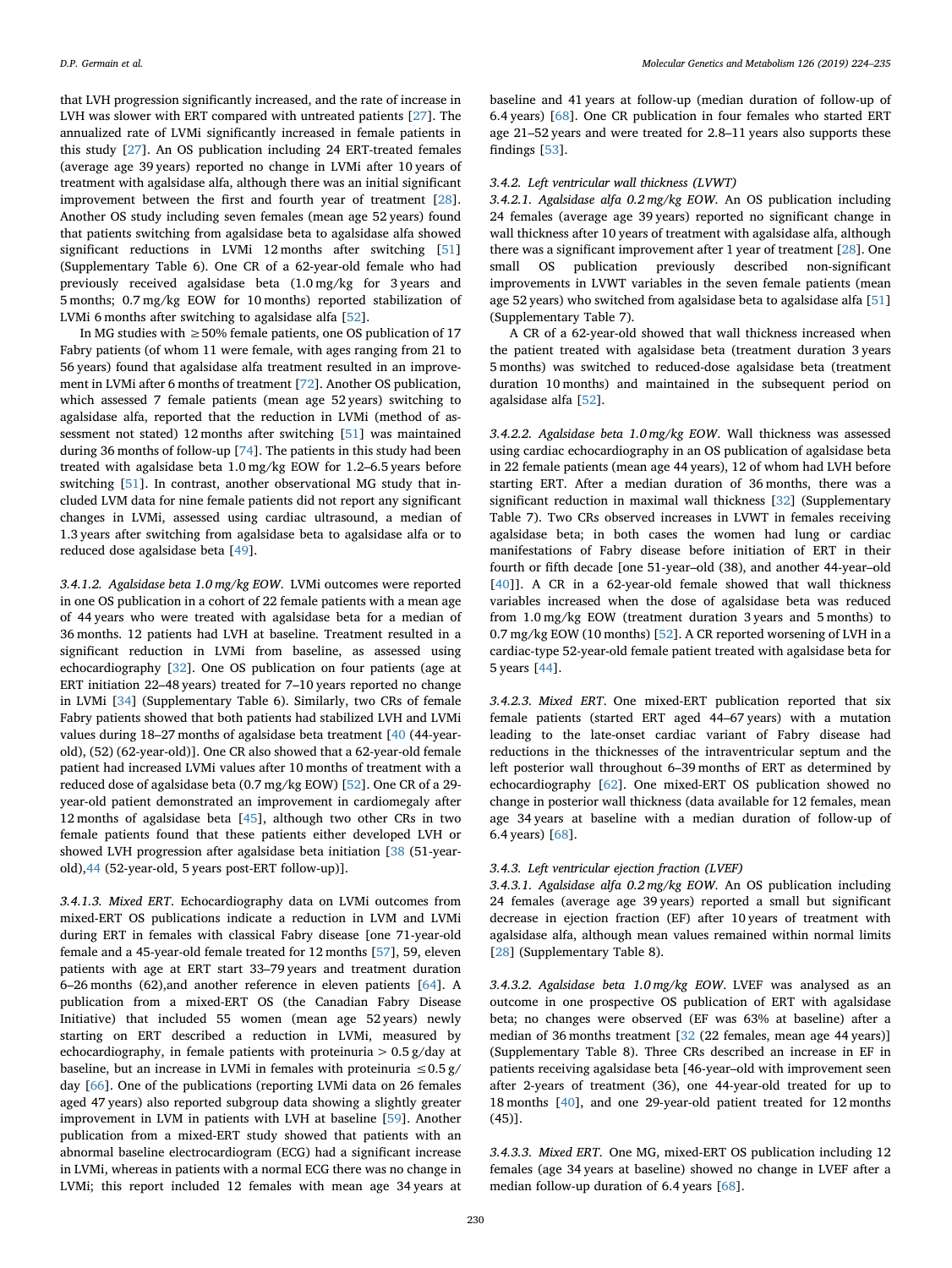### *3.4.4. Electrocardiogram (ECG) measures*

*3.4.4.1. Agalsidase alfa 0.2 mg/kg EOW*. An open-label single-arm CT that assessed treatment with agalsidase alfa in 15 severely affected female patients (mean age 45 years [range 20–66] years) reported that the mean QRS duration decreased progressively but non-significantly from baseline to 9 months  $(n = 5)$  [[14\]](#page-10-14) (Supplementary Table 9).

*3.4.4.2. Agalsidase beta 1.0 mg/kg EOW*. An OS publication of agalsidase beta in 22 female patients (mean age 44 years) demonstrated significant improvement in P wave duration, PQ interval, and corrected QT interval a after median of 36 months of agalsidase beta treatment [\[32](#page-10-26)] (Supplementary Table 9). These findings are supported by two CRs, one in which a 65-year-old patient reported resolution of ST segment abnormalities after 1 year of agalsidase beta [[47\]](#page-11-25) and another in which a 46-year-old patient experienced normalization of PR interval after 6 months of agalsidase beta [[36\]](#page-10-33).

*3.4.4.3. Mixed ERT*. A mixed-ERT OS publication in 12 females (mean age at baseline of 34 years) reported no changes in ECG findings after a follow-up duration of 6.4 years [[68\]](#page-11-24).

#### *3.4.5. Exercise testing*

*3.4.5.1. Agalsidase alfa 0.2 mg/kg EOW*. One prospective single-arm open-label CT publication in 36 female patients (mean age 47 [range 14–76] years) reported a significant improvement in exercise capacity, measured using the New York Heart Association (NYHA) classification, after 4 years of agalsidase alfa treatment [\[16](#page-10-15)] (Supplementary Table 10), and one MG OS publication including 24 females (average age 39 years) described an improvement in NYHA heart failure classification following 10 years of agalsidase alfa [[28\]](#page-10-23).

*3.4.5.2. Agalsidase beta 1.0 mg/kg EOW*. One CR of a 62-year-old female noted a decline in exercise tolerance after at least 3 years of agalsidase beta [\[46](#page-11-14)].

*3.4.5.3. Mixed ERT*. There were no publications for mixed ERT describing changes in exercise testing or cardiac function following treatment.

#### *3.5. Nervous system outcomes*

#### *3.5.1. Agalsidase alfa 0.2 mg/kg EOW*

For hearing loss and vestibular function, one single-arm CT publication (21 patients, 8 females with data at baseline, three females with data after 12-months follow-up) [[15\]](#page-10-29), and one OS publication (nine females, treated for 51.5 months) of agalsidase alfa [\[25](#page-10-27)] found no significant improvement/stabilization of hearing acuity during ERT (Supplementary Table 11). However, one OS publication found that 12 months of treatment with agalsidase alfa significantly improved vestibular function in a MG group including 14 ERT-treated females, although auditory function did not improve during a 5-year follow-up period [\[20](#page-10-28)]. One CR of a 54-year-old female patient treated with agalsidase alfa in combination with omeprazole observed stabilization of hearing after 30 months of ERT [\[29](#page-10-43)].

*3.5.1.1. Agalsidase beta 1.0 mg/kg EOW*. One CR mentioned the development of hypohidrosis after ERT initiation in a 51-year-old patient [\[38](#page-10-42)].

*3.5.1.2. Mixed ERT*. Similarly, two OS publications on mixed ERT [[61](#page-11-26)[,67](#page-11-27)] found no significant improvement/stabilization of hearing acuity during ERT. One publication included nine females, with an average age of 39 years and average follow-up of 47 months [\[61](#page-11-26)], and the other 38 females (36 classic phenotype with a median age 48 [range 19–81] years and two non-classic with a median age of 39 [range 31–65] years) who were followed for a median of 7 (range 0–11) years

[[67\]](#page-11-27). In addition, a MG OS publication that included 17 female patients (median age 51 [range 22–73] years) treated with ERT of unspecified type for a median of 3.6 years reported no overall change in autonomic symptom profile scores during ERT [\[76](#page-11-28)].

*3.5.2. Brain magnetic resonance imaging (MRI) findings (chronic white matter hyperintensities [WMH])*

*3.5.2.1. Agalsidase alfa 0.2 mg/kg EOW*. No publications reported WMHs with agalsidase alfa in females or MG populations.

*3.5.2.2. Agalsidase beta 1.0 mg/kg EOW*. One 62-year-old female, with small WMHs at baseline, received 12 years of agalsidase beta. After 3 years of therapy she received a pacemaker and did not develop any new WMHs in the following years [\[46](#page-11-14)].

*3.5.2.3. Mixed ERT*. Several mixed-ERT publications reported the incidence of WMHs in female patients [[54,](#page-11-29)[59](#page-11-23)[,60](#page-11-5)]. In one publication, seven female patients with a mean age of 53 years were treated with ERT for 2 years [\[56](#page-11-2)] and in another, 25 females (aged 47 years) had follow-up MRIs [[59\]](#page-11-23). However, these publications did not describe the effect of ERT on the pathology. One case series specifically investigated the impact of ERT on brain structure/function/pathology in 20 patients (age range 15–66 years). Most patients on agalsidase beta were switched to agalsidase alfa during shortage. At baseline, five of 20 treated female patients had WMHs, five patients had moderate WMHs, and one had severe WMHs. During follow-up positron emission tomography/MRI scans, five patients experienced progressive pathology [\[69](#page-11-30)]. A CR described an ERT-treated 55-year-old female patient with WMHs who had no increase in WMHs burden after up to 2 years' follow-up [[71\]](#page-11-31).

#### *3.5.3. Transient ischaemic attack (TIA)/stroke*

There have been no publications that show the effect of ERT on the incidence of TIA or ischaemic or haemorrhagic stroke in females with Fabry disease.

#### *3.6. Pain outcomes*

*3.6.1.1. Agalsidase alfa 0.2 mg/kg EOW*. A prospective, open-label single-arm CT showed significant decreases in Brief Pain Inventory (BPI) 'pain at its worst' scores in 36 female patients (mean age 47 [range 14–76] years) who completed 48 months of treatment with agalsidase alfa [\[16](#page-10-15)]. In addition, three OS publications showed no change or non-significant improvements in patient-reported pain scores during treatment with agalsidase alfa [[19,](#page-10-18)[25](#page-10-27)[,26](#page-10-20)]. In one publication, nine female patients were followed for 51.5 months [\[25](#page-10-27)], another included a 27-year-old and a 41-year-old woman who were treated for up to 1 year [\[19](#page-10-18)], and the last publication reported data in 78 females who started ERT at 49 years and received treatment for up to 4 years [\[26](#page-10-20)] (Supplementary Table 12).

In a MG OS publication including 11 female patients (aged 21–56 years), acroparaesthesiae decreased after 6 months' treatment with agalsidase alfa [\[72](#page-11-12)]. Another MG OS publication, including a total of 752 patients (of whom 393 were female), showed that 36 months of treatment with agalsidase alfa resulted in significantly decreased pain severity, though the measurements for 'pain at its worst' and 'pain at its least' remained unchanged [[22\]](#page-10-30). Three publications from two OS publications in MG populations did not identify any changes in BPI when patients were switched from agalsidase beta 1.0 mg/kg EOW to agalsidase alfa 0.2 mg/kg EOW [\[49](#page-11-8) (18 patients, a median of 1.3 years after switch/dose reduction),[\[74](#page-11-4)] (seven female patients, mean age 52 years, pain data reported 12 months after switching),[\[51](#page-11-1)]]. One CR reported stable pain outcomes in the two female patients who received agalsidase alfa (age at start of ERT 21 and 52 years, ERT duration 3.1 and 2.8 years, respectively) [[53\]](#page-11-21).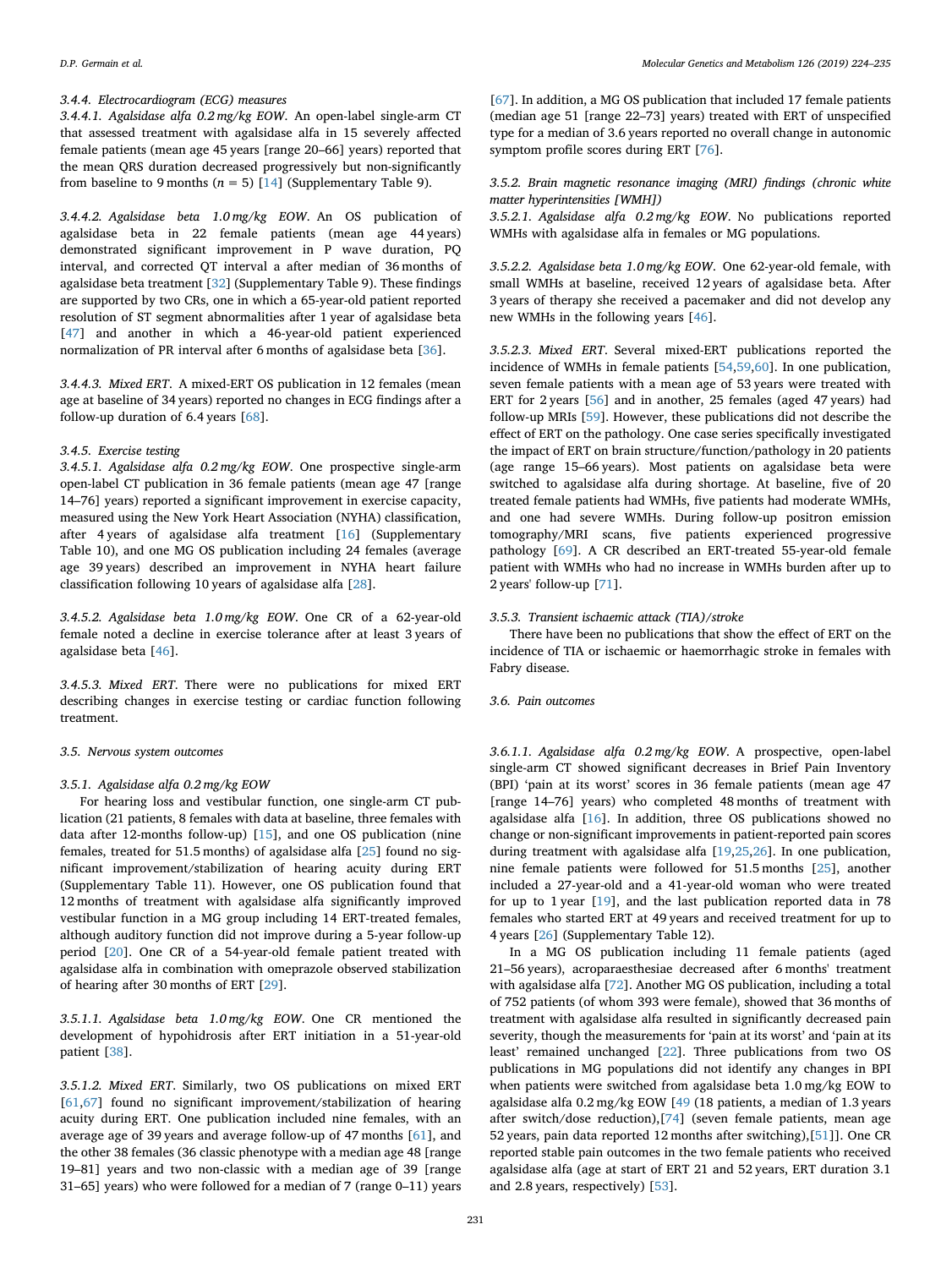*3.6.1.2. Agalsidase beta 1.0 mg/kg EOW*. One CR reported the development of peripheral neuropathy (tingling in hands/feet, temperature intolerance) when the 51-year-old patient was treated with agalsidase beta [\[38](#page-10-42)]. A CR reported improved pain outcomes in two female patients treated with agalsidase beta (age at ERT initiation 46 and 50 years, duration of ERT 10.3 and 11 years, respectively) [\[53](#page-11-21)].

*3.6.1.3. Mixed ERT*. One open-label, MG study in 18 patients, aged 8–51 years and mostly females, showed that 10 months of treatment with ERT resulted in significant decreases in neuropathic pain scales scores (Douleur Neuropathique 4 and the Leeds Assessment of Neuropathic Symptoms and Signs) in 13 treated patients [[74\]](#page-11-4). One OS publication of mixed ERT described reduction in pain in three out of 14 female patients on ERT and reported no change in intra-epidermal nerve fibre density in the two females on ERT who agreed to undergo a biopsy [[55\]](#page-11-32).

#### *3.7. Gastrointestinal (GI) outcomes*

*3.7.1.1. Agalsidase alfa 0.2 mg/kg EOW*. GI outcomes were reported in female patients in two OS publications with agalsidase alfa [[21,](#page-10-44)[26\]](#page-10-20). The first of these studies reported data from 25 female patients, including paediatric patients, showing that abdominal pain was reduced after 24 months of ERT, although the incidence of diarrhoea in female patients had increased at this time point compared with baseline levels [[21\]](#page-10-44). The other OS publication reported non-significant improvements in constipation and diarrhoea after 4 years of treatment, compared with baseline in 78 females (age at ERT initiation 49 years) [[26\]](#page-10-20) (Supplementary Table 13). In addition, one CR of a 54-year-old female patient treated with agalsidase alfa in combination with omeprazole also observed an improvement in GI outcomes during 30 months of ERT [\[29](#page-10-43)].

*3.7.1.2. Agalsidase beta 1.0 mg/kg EOW*. There were no publications reporting changes in GI outcomes with agalsidase beta in female or MG populations.

*3.7.1.3. Mixed ERT*. There were no publications reporting changes in GI outcomes with mixed-ERT regimens.

*3.8. Quality of life (QoL)*

*3.8.1.1. Agalsidase alfa 0.2 mg/kg EOW*. QoL measures were reported in two publications with agalsidase alfa, one from a single-arm open-label CT [[14\]](#page-10-14), and one from a registry study [[26\]](#page-10-20). The single-arm CT presented QoL data after 27 weeks of ERT in 10 female patients (mean age 45 [range 20–66] years) using the 36-item Short-Form Health Survey (SF-36) [[14\]](#page-10-14). Significant improvements were shown in the overall summary component for physical functioning, as well as the role-physical, and general health components of the SF-36 [\[14](#page-10-14)]. However, the OS publication did not report any significant changes in 5-dimension EuroQol questionnaire and visual analogue health scores in 78 female patients during 4 years of ERT (age at ERT initiation 49 years) [\[26](#page-10-20)]. An OS publication described no change in self-reported energy levels in the three female patients who received agalsidase alfa [[56\]](#page-11-2) (Supplementary Table 14).

The two papers from the MG, long-term OS of the impact of switching ERT regimen from agalsidase beta to agalsidase alfa reported no changes in QoL (EuroQol dimensions; baseline mean [standard error (SE)]: 1.0 [0.0]; 12 months after switch mean [SE]: 0.9 [0.1]), but did not report the data for females separately or show data beyond 12 months [\[51](#page-11-1),[74](#page-11-4)].

*3.8.1.2. Agalsidase beta 1.0 mg/kg EOW*. For agalsidase beta, one Fabry

Registry study publication in 59 female patients (who started ERT at a median age of 48 [range 16–71] years) treated for an average of 41 months reported significant improvements in overall QoL, including bodily pain, but with no consistent difference between the older and younger female patients, and SF-36 mental summary score, but no change in physical summary score [[31\]](#page-10-31) (Supplementary Table 14). Another OS publication described no change in self-reported energy levels in five patients who received reduced doses (0.5 mg/kg EOW, 0.3 mg/kg EOW) of agalsidase beta (patients had been treated with the approved 1.0 mg/kg EOW dose for 74 months before the dose reduction) [[56\]](#page-11-2). Also, a published case series of patients treated with agalsidase beta reported that three female patients (aged 35, 64, and 67 years) had an improved ability to perform everyday tasks [[37\]](#page-10-32).

There was one MG OS publication describing significant improvements in the SF-36 score with agalsidase beta. The study included 18 patients (nine females, age range 21–64 years) of whom 10 received treatment (but the number of females receiving treatment was not specified) [[73\]](#page-11-33).

*3.8.1.3. Mixed ERT*. One MG, open-label study of 18 patients, mostly females, found that ERT treatment improved depression symptoms, as measured by the Beck Depression Scale, Fatigue Severity Scale, and the Pittsburgh Sleep Quality Index, after 10 months of treatment (patients aged 8–51 years) [\[75](#page-11-34)]. Similarly, one prospective MG OS publication, including 14 females receiving treatment, found that patients who had GFR levels  $> 60$  mL/min/1.73m<sup>2</sup> at baseline generally showed lower depression scores (as measured by the Center for Epidemiologic Studies Depression Scale questionnaire) throughout the study period of 4 years. Females with GFR scores  $< 60$  mL/min/1.73m<sup>2</sup> at baseline tended to show low depression scores in the first 2 years of follow-up, but these scores increased during the third year of follow-up [[55\]](#page-11-32). One OS publication reported significant decreases in the SF-36 subscale scores of general health and vitality but no change in SF-36 physical functioning, role-physical, bodily pain, social functioning, roleemotional, or mental health scores in 16 female patients who switched from agalsidase beta to agalsidase alfa or to reduced-dose agalsidase beta (median duration of treatment post-switch/dose reduction was 1.3 years) [\[49](#page-11-8)].

#### **4. Discussion**

For many years, heterozygous females with Fabry disease were thought to be only carriers of the disease. More recently, increasing evidence has emerged that females with Fabry disease manifest clinical symptoms and have a reduced life expectancy compared with healthy subjects [\[1](#page-10-0)[,2,](#page-10-1)[16,](#page-10-15)[81](#page-11-35)]; but they differ from classic male patients. First of all, females with Fabry disease have a wider spectrum of disease severity ranging from asymptomatic to severely affected phenotype (rare). The pattern and severity of the organ involvement depends on the *GLA* mutation [\[1,](#page-10-0)[2,](#page-10-1)[82\]](#page-11-36) and the X-chromosome inactivation pattern [[80](#page-11-13)[,83](#page-11-37)]. Secondly, females sometimes present with symptoms in a single organ, rather than the multisystemic manifestations observed in classic males [[1](#page-10-0),[16,](#page-10-15)[80,](#page-11-13)[84](#page-11-38)]. Furthermore, contrary to males, females may develop myocardial fibrosis before LVH, suggesting that LVH may not be the only driver of cardiac disease burden in females.

Nevertheless, regardless of phenotype and clinical symptomatology, female patients are not mere carriers of Fabry disease and may benefit from receiving treatment. However, the scope of the literature regarding the effect of ERT specifically in female patients only has not been previously explored or published. Therefore, this systematic literature review was conducted to analyse the effect of ERT on Fabryrelated outcomes specifically in female patients. We included all types of publication with original data, any type of ERT regimen, and all Fabry disease-related outcomes in the population of female Fabry patients over the past 16 years. The current article summarizes the outcomes data available in females or MG studies in which > 50% of the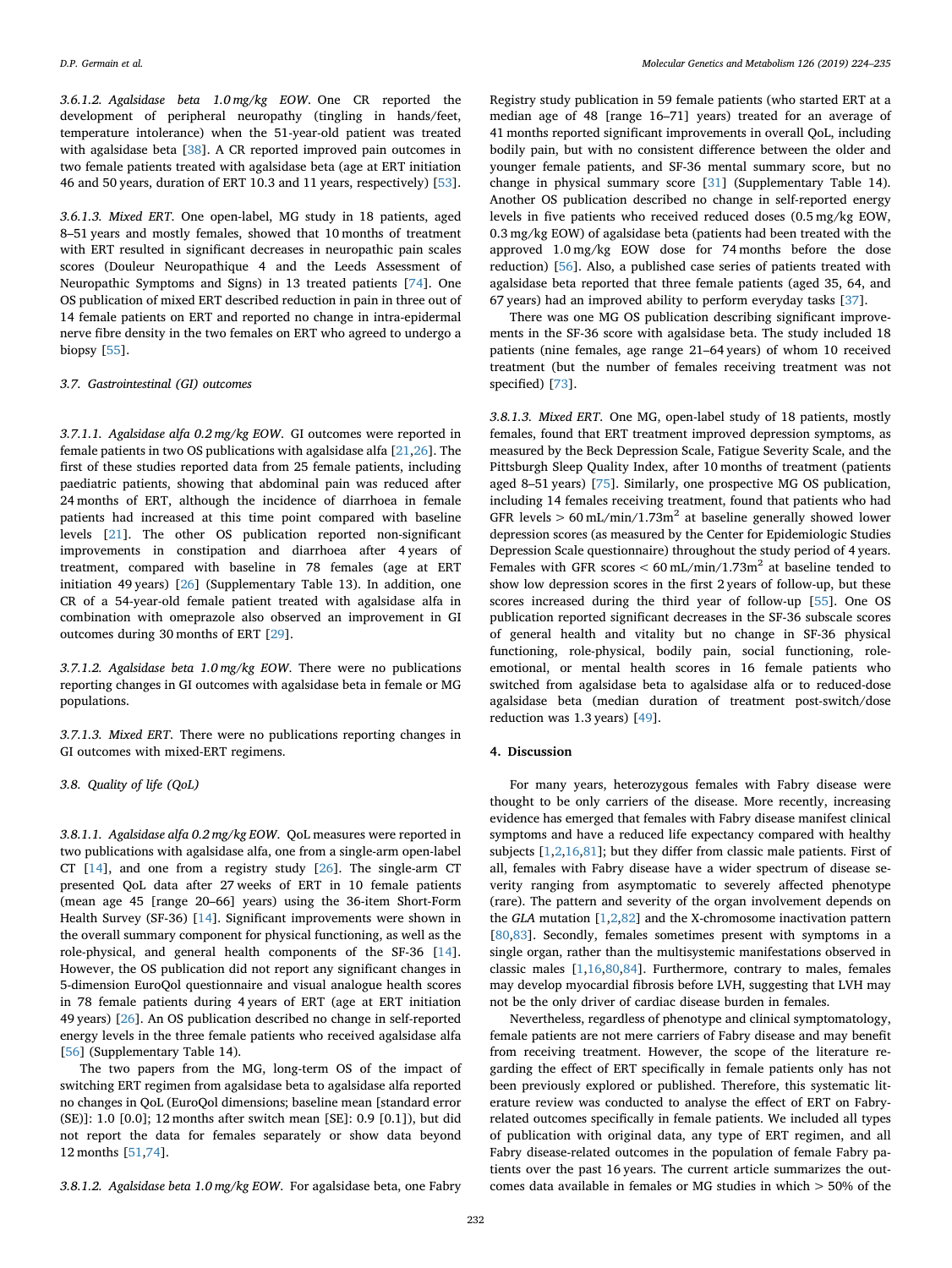study population was female.

Our analysis covered 67 publications including six CTs. The data suggest that ERT results in significant reductions in plasma and urine GL-3 accumulation in women with elevated pre-treatment levels, and improvements in cardiac parameters and QoL. These findings are similar to trends identified in the male population [[11\]](#page-10-10). In males, there was improvement in some outcomes when the higher dose (1.0 mg/kg EOW agalsidase beta) was administered and benefits to starting ERT early [[11\]](#page-10-10). In females, further studies are needed to clarify the relevance of ERT dose in female patients. With regard to timing of treatment initiation, there is one observational registry study publication which showed that initiation of agalsidase beta earlier resulted in a lower risk of clinical events in females [\[85](#page-11-39)]. Another analysis of the Fabry Registry in over 400 females reported that the severe clinical event rate was 14% and that the incidence of severe clinical events was highest for the first 6 months of agalsidase beta and declined thereafter [[86\]](#page-11-40).

Our methodology does have limitations that are reviewed in detail elsewhere [\[10](#page-10-9)]. Our analysis highlights the difference in the levels of evidence between male and female patients with Fabry disease, however, we acknowledge that, due to the rare nature of Fabry disease, patient populations are small and the amount of level 1/grade A evidence from CTs is limited. For example, data in females were often derived from small OS or CRs. Another limitation may result from the likelihood of individual patients included in multiple studies. For example, when registry data were reported in different publications, it is likely that patient data were reported more than once. Also, there was limited information available on certain outcomes (nervous system, GI, and pain), and short-term studies did not always capture changes in female patients with mild disease progression. In fact, for GI symptoms, a recent analysis of the Fabry Registry reported data for abdominal pain and diarrhoea at baseline and following 2.5 years of agalsidase beta therapy in 168 female Fabry patients. They reported that 45% had abdominal pain and 39% had diarrhoea at baseline, which decreased significantly following treatment, to 31% and 27%, respectively  $(p < 0.01$  for both) [\[87](#page-11-41)]. Based on natural history observations in female patients, kidney variables such as proteinuria, albuminuria, and eGFR are unlikely to deteriorate significantly over 1–3 years of followup) [[11,](#page-10-10)[88\]](#page-11-42). Therefore, to fully understand the effect of ERT in female Fabry patients, there is a need to perform clinical studies and examine a broad range of relevant outcomes for an extended duration of time. Furthermore, we urge researchers collating and publishing data on MG populations to include a breakdown of outcomes for males and females separately, so that readers and prescribers can determine any sex-specific effects.

Few publications described the nature of the genetic variants or the underlying disease severity for all female patients studied. In particular, no paper included data on X-chromosome inactivation patterns. Differences in X-chromosome inactivation patterns may have resulted in heterogeneous female study populations. A skewed X-chromosome inactivation pattern with a predominant expression of the mutant allele is associated with a more severe disease phenotype [\[80](#page-11-13)] and as a consequence may also impact on the responses that can be expected following treatment with ERT. X-chromosome inactivation patterns can be determined by analysing the methylation status at the HUMARA locus using two biological samples, preferably peripheral leukocytes and buccal smear cells [[80,](#page-11-13)[89\]](#page-11-43). For future research, we encourage reporting of the *GLA* variant and the pattern of X-chromosome inactivation in order to provide context for ERT-treatment effects.

In conclusion, female patients with Fabry disease often have clinical manifestations but can only benefit from receiving treatment if the disease has been diagnosed. Similar to male patients, ERT has a positive effect on GL-3 levels and cardiac outcomes. However, as Fabry disease manifestations in females are more heterogeneous compared with classic males, there is a need to develop gender-specific therapeutic guidelines and goals of ERT. Furthermore, reporting information

regarding the nature of the Fabry *GLA* variant and the X-chromosome inactivation profile (random or skewed) will help the interpretation of ERT treatment effects in female patients with classic and later-onset Fabry disease.

#### **Acknowledgements**

The authors would like to thank Prof. Ralf Baron, Prof. Victor Fomin, Dr. Ana Jovanovic, Dr. Ilkka Kantola, Prof. Aleš Linhart, Dr. Renzo Mignani, Dr. Lorenzo Monserrat, Dr. Mehdi Namdar, Dr. Albina Nowak, Prof. João-Paulo Oliveira, Dr. Maurizio Pieroni, Dr. Camilla Tøndel, Prof. Anna Tylki-Szymańska, and Dr. Miguel Viana-Baptista for their input and interpretation of the study results as members of the expert panel.

#### **Disclosure**

This literature analysis, the development of the publication and the meetings of the international expert panel were sponsored by Sanofi Genzyme. The authors received editorial/writing support in the preparation of this manuscript from Rosalie Gadiot, PhD, and Tom Rouwette, PhD, of Excerpta Medica, which was funded by Sanofi Genzyme. The authors were responsible for all content and editorial decisions and received no honoraria related to the development of this publication.

#### **Conflicts of interest**

- Dominique P. Germain is a consultant for Amicus Therapeutics, Sanofi Genzyme and Shire; has received research support from Sanofi Genzyme and Shire; has received speaker honoraria and travel support from Amicus Therapeutics, Sanofi Genzyme, and Shire.
- Michael Arad has received travel support from Sanofi Genzyme and Shire.
- Alessandro Burlina has received speaker honoraria and travel support from Amicus Therapeutics, Biomarin, Nutricia, and Sanofi Genzyme; is a member of the European Advisory Board of the Fabry Registry.
- Perry M. Elliott has received speaker honoraria from Shire; has received consultant and speaker honoraria from Gilead Sciences, MyoKardia, Pfizer, and Sanofi Genzyme.
- Bruno Falissard has been a consultant for Actelion, Allergan, Almirall, Astellas, AstraZeneca, Bayer, Biotronik, Boehringer Ingelheim, Bristol-Myers Squibb, Daiichi-Sankyo, Eli Lilly, Gilead Sciences, GlaxoSmithKline, Grünenthal, HRA Pharma, Janssen, Lundbeck, MSD, Novartis, Otsuka, Pierre Fabre, Roche, Sanofi, Sanofi Genzyme, Servier, Stallergene**,** UCB Pharmaceuticals, and ViiV Healthcare.
- Ulla Feldt-Rasmussen has received speaker and advisory board honoraria from Amicus Therapeutics, Sanofi, Sanofi Genzyme, and Shire; has received unrestricted research grants from Sanofi Genzyme and Shire; is a member of the European Advisory Board of the Fabry Registry and the Nordic and International Advisory Boards of Amicus Therapeutics.
- Max J. Hilz has received research/grant support from Bayer Health Care and Novartis Pharma; has received speaker honoraria and travel support from Sanofi Genzyme.
- Derralynn A. Hughes has received speaker and advisory board honoraria, travel support and research support from Amicus Therapeutics, Protalix, Sanofi Genzyme and Shire.
- Alberto Ortiz has received speaker honoraria from Amicus Therapeutics, Sanofi Genzyme and Shire; has received consulting honoraria, and conference and travel support from Sanofi Genzyme; is a member of the European Advisory Board of the Fabry Registry.
- Christoph Wanner has received research support from Sanofi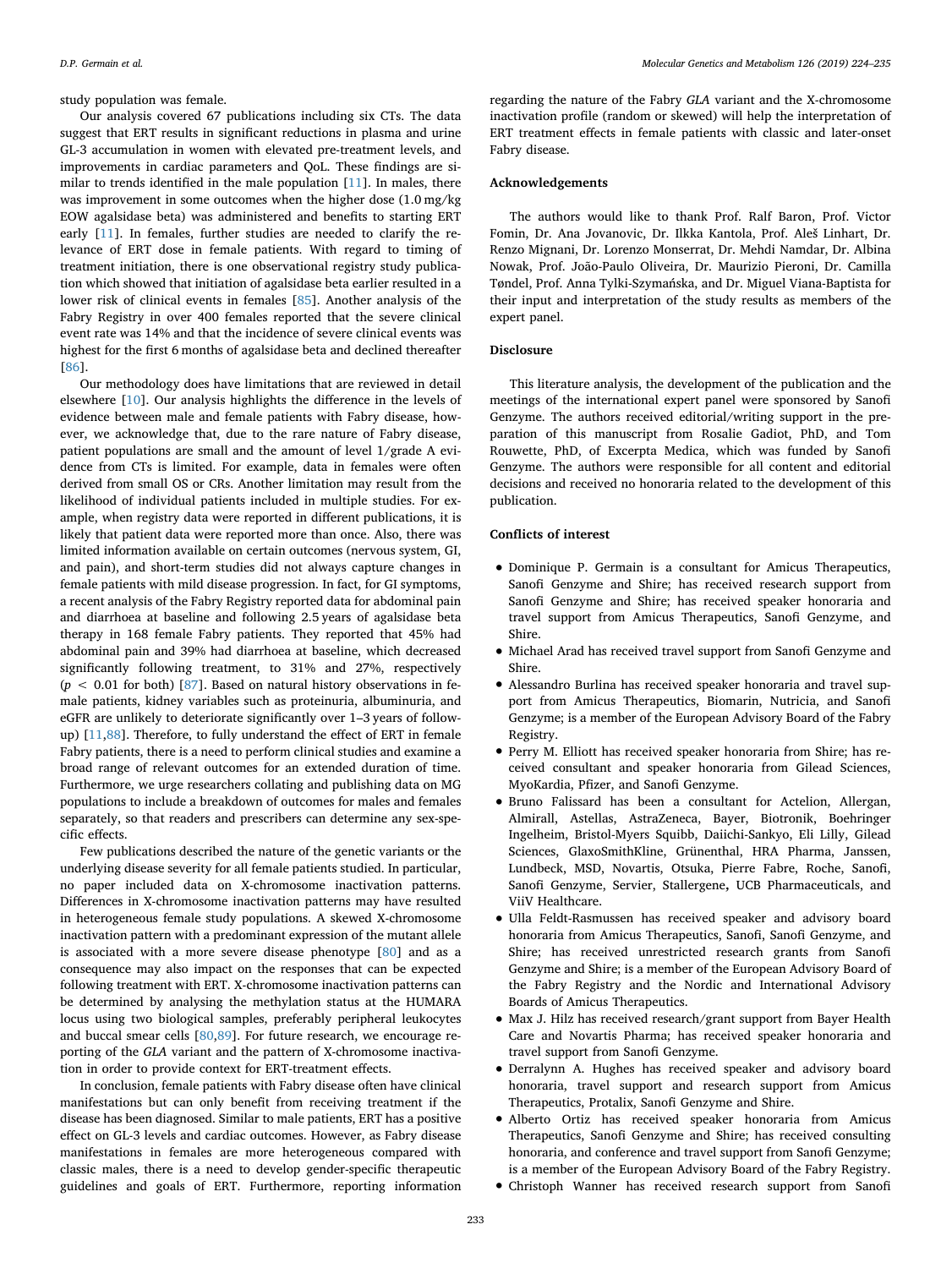Genzyme; is a consultant for Actelion Pharmaceuticals, Protalix, Boehringer Ingelheim, and Sanofi Genzyme; is a member of the European Advisory Board of the Fabry Registry.

- Frank Weidemann has received speaker honoraria and travel support from Amicus Therapeutics, Sanofi Genzyme, and Shire; has received research support from Sanofi Genzyme and Shire; is a member of the European Advisory Board of the Fabry Registry.
- Marco Spada has received speaker and advisory board honoraria, and travel support from Sanofi Genzyme and Shire.

#### **Supplementary data**

Supplementary data to this article can be found online at [https://](https://doi.org/10.1016/j.ymgme.2018.09.007) [doi.org/10.1016/j.ymgme.2018.09.007](https://doi.org/10.1016/j.ymgme.2018.09.007).

#### **References**

- <span id="page-10-0"></span>[1] D.P. Germain, Fabry disease, Orphanet J. Rare Dis. 5 (2010) 30, [https://doi.org/10.](https://doi.org/10.1186/1750-1172-5-30) [1186/1750-1172-5-30.](https://doi.org/10.1186/1750-1172-5-30)
- <span id="page-10-1"></span>[2] [C.M. Eng, D.P. Germain, M. Banikazemi, et al., Fabry disease: guidelines for the](http://refhub.elsevier.com/S1096-7192(18)30192-6/rf0010) [evaluation and management of multi-organ system involvement, Genet. Med. 8](http://refhub.elsevier.com/S1096-7192(18)30192-6/rf0010) [\(2006\) 539–548.](http://refhub.elsevier.com/S1096-7192(18)30192-6/rf0010)
- <span id="page-10-2"></span>[3] [R.J. Desnick, Enzyme replacement therapy for Fabry disease: lessons from two](http://refhub.elsevier.com/S1096-7192(18)30192-6/rf0015) [alpha-galactosidase A orphan products and one FDA approval, Expert. Opin. Biol.](http://refhub.elsevier.com/S1096-7192(18)30192-6/rf0015) [Ther. 4 \(2004\) 1167–1176.](http://refhub.elsevier.com/S1096-7192(18)30192-6/rf0015)
- <span id="page-10-3"></span>[4] R. Desnick, E. Schuchman, Enzyme replacement therapy for lysosomal diseases: lessons from 20 years of experience and remaining challenges, Annu. Rev. Genomics Hum. Genet. 13 (2012) 307–335, [https://doi.org/10.1146/annurev](https://doi.org/10.1146/annurev-genom-090711-163739)[genom-090711-163739.](https://doi.org/10.1146/annurev-genom-090711-163739)
- <span id="page-10-4"></span>[5] D.P. Germain, F. Weidemann, A. Abiose, et al., Analysis of left ventricular mass in untreated men and in men treated with agalsidase-β: data from the Fabry Registry, Genet. Med. 15 (2013) 958–965, [https://doi.org/10.1038/gim.2013.53.](https://doi.org/10.1038/gim.2013.53)
- <span id="page-10-5"></span>[6] R. El Dib, H. Gomaa, R.P. Carvalho, et al., Enzyme replacement therapy for Anderson-Fabry disease, Cochrane Database Syst. Rev. 7 (2016), [https://doi.org/](https://doi.org/10.1002/14651858.CD006663.pub4) [10.1002/14651858.CD006663.pub4](https://doi.org/10.1002/14651858.CD006663.pub4) CD006663.
- <span id="page-10-6"></span>[7] S.M. Rombach, B.E. Smid, G.E. Linthorst, M.G. Dijkgraaf, C.E. Hollak, Natural course of Fabry disease and the effectiveness of enzyme replacement therapy: a systematic review and meta-analysis: effectiveness of ERT in different disease stages, J. Inherit. Metab. Dis. 37 (2014) 341–352, [https://doi.org/10.1007/s10545-](https://doi.org/10.1007/s10545-014-9677-8) [014-9677-8.](https://doi.org/10.1007/s10545-014-9677-8)
- <span id="page-10-7"></span>[8] [D.P. Germain, M. Biasotto, M. Tosi, et al., Fluorescence-assisted mismatch analysis](http://refhub.elsevier.com/S1096-7192(18)30192-6/rf0040) [\(FAMA\) for exhaustive screening of the alpha-galactosidase A gene and detection of](http://refhub.elsevier.com/S1096-7192(18)30192-6/rf0040) [carriers in Fabry disease, Hum. Genet. 98 \(1996\) 719–726.](http://refhub.elsevier.com/S1096-7192(18)30192-6/rf0040)
- <span id="page-10-8"></span>[9] [P. Ashton-Prolla, G.A. Ashley, R. Giugliani, et al., Fabry disease: comparison of](http://refhub.elsevier.com/S1096-7192(18)30192-6/rf0045) [enzymatic, linkage, and mutation analysis for carrier detection in a family with a](http://refhub.elsevier.com/S1096-7192(18)30192-6/rf0045) [novel mutation \(30delG\), Am. J. Med. Genet. 84 \(1999\) 420–424.](http://refhub.elsevier.com/S1096-7192(18)30192-6/rf0045)
- <span id="page-10-9"></span>[10] [P.M. Elliot, D.P. Germain, M.J. Hilz, et al., Enzyme replacement therapy in Fabry](http://refhub.elsevier.com/S1096-7192(18)30192-6/rf0050) [disease – methodology of a systematic literature review by a European panel of](http://refhub.elsevier.com/S1096-7192(18)30192-6/rf0050) [experts, Mol. Genet. Metab. \(2018\) submitted.](http://refhub.elsevier.com/S1096-7192(18)30192-6/rf0050)
- <span id="page-10-10"></span>[11] [D.P. Germain, P.M. Elliott, B. Falissard, et al., The effect of enzyme replacement](http://refhub.elsevier.com/S1096-7192(18)30192-6/rf0055) [therapy on clinical outcomes in male patients with Fabry disease – a systematic](http://refhub.elsevier.com/S1096-7192(18)30192-6/rf0055) [literature review by a European panel of experts, Mol. Genet. Metab. \(2018\) sub](http://refhub.elsevier.com/S1096-7192(18)30192-6/rf0055)[mitted.](http://refhub.elsevier.com/S1096-7192(18)30192-6/rf0055)
- <span id="page-10-11"></span>[12] M. Spada, R. Baron, P.M. Elliott, et al., The effect of enzyme replacement therapy on clinical outcomes in paediatric patients with Fabry disease – a systematic literature review by a European panel of experts, Mol. Genet. Metab. (2018), [https://doi.org/](https://doi.org/10.1016/j.ymgme.2018.04.007) [10.1016/j.ymgme.2018.04.007.](https://doi.org/10.1016/j.ymgme.2018.04.007)
- <span id="page-10-12"></span>[13] C. Wanner, M. Arad, R. Baron, et al., Expert consensus statement on therapeutic goals in Fabry disease, Mol. Genet. Metab. (2018), [https://doi.org/10.1016/j.](https://doi.org/10.1016/j.ymgme.2018.06.004) mgme.2018.06.004.
- <span id="page-10-14"></span>[14] [F. Baehner, C. Kampmann, C. Whybra, E. Miebach, C.M. Wiethoff, M. Beck, Enzyme](http://refhub.elsevier.com/S1096-7192(18)30192-6/rf0070) [replacement therapy in heterozygous females with Fabry disease: results of a phase](http://refhub.elsevier.com/S1096-7192(18)30192-6/rf0070) [IIIB study, J. Inherit. Metab. Dis. 26 \(2003\) 617–627.](http://refhub.elsevier.com/S1096-7192(18)30192-6/rf0070)
- <span id="page-10-29"></span>[15] [A. Palla, U. Widmer, D. Straumann, Head-impulse testing in Fabry disease–vestib](http://refhub.elsevier.com/S1096-7192(18)30192-6/rf0075)[ular function in male and female patients, Acta Paediatr. Suppl. 92 \(2003\) 38–42.](http://refhub.elsevier.com/S1096-7192(18)30192-6/rf0075)
- <span id="page-10-15"></span>[16] C. Whybra, E. Miebach, E. Mengel, et al., A 4-year study of the efficacy and tolerability of enzyme replacement therapy with agalsidase alfa in 36 women with Fabry disease, Genet. Med. 11 (2009) 441–449, [https://doi.org/10.1097/GIM.](https://doi.org/10.1097/GIM.0b013e3181a23bec) [0b013e3181a23bec.](https://doi.org/10.1097/GIM.0b013e3181a23bec)
- <span id="page-10-16"></span>[17] O. Goker-Alpan, K. Nedd, S.P. Shankar, et al., Effect and tolerability of agalsidase alfa in patients with Fabry disease who were treatment naïve or formerly treated with agalsidase beta or agalsidase alfa, JIMD Rep. 23 (2015) 7–15, [https://doi.org/](https://doi.org/10.1007/8904_2015_422) [10.1007/8904\\_2015\\_422.](https://doi.org/10.1007/8904_2015_422)
- <span id="page-10-13"></span>[18] L. Goláň, O. Goker-Alpan, M. Holida, et al., Evaluation of the efficacy and safety of three dosing regimens of agalsidase alfa enzyme replacement therapy in adults with Fabry disease, Drug Des. Devel. Ther. 9 (2015) 3435–3444, [https://doi.org/10.](https://doi.org/10.2147/DDDT.S80928) [2147/DDDT.S80928.](https://doi.org/10.2147/DDDT.S80928)
- <span id="page-10-18"></span>[19] [P.D. Whitfield, J. Calvin, S. Hogg, et al., Monitoring enzyme replacement therapy in](http://refhub.elsevier.com/S1096-7192(18)30192-6/rf0095) [Fabry disease–role of urine globotriaosylceramide, J. Inherit. Metab. Dis. 28 \(2005\)](http://refhub.elsevier.com/S1096-7192(18)30192-6/rf0095) [21–33.](http://refhub.elsevier.com/S1096-7192(18)30192-6/rf0095)
- <span id="page-10-28"></span>[20] [A. Palla, S. Hegemann, U. Widmer, D. Straumann, Vestibular and auditory deficits](http://refhub.elsevier.com/S1096-7192(18)30192-6/rf0100) [in Fabry disease and their response to enzyme replacement therapy, J. Neurol. 254](http://refhub.elsevier.com/S1096-7192(18)30192-6/rf0100) [\(2007\) 1433–1442.](http://refhub.elsevier.com/S1096-7192(18)30192-6/rf0100)
- <span id="page-10-44"></span>[21] [B. Hoffmann, M. Schwarz, A. Mehta, S. Keshav, Fabry Outcome Survey European](http://refhub.elsevier.com/S1096-7192(18)30192-6/rf0105) [investigators. Gastrointestinal symptoms in 342 patients with Fabry disease: pre](http://refhub.elsevier.com/S1096-7192(18)30192-6/rf0105)[valence and response to enzyme replacement therapy, Clin. Gastroenterol. Hepatol.](http://refhub.elsevier.com/S1096-7192(18)30192-6/rf0105) [5 \(2007\) 1447–1453.](http://refhub.elsevier.com/S1096-7192(18)30192-6/rf0105)
- <span id="page-10-30"></span>[22] [B. Hoffmann, M. Beck, G. Sunder-Plassmann, et al., Nature and prevalence of pain](http://refhub.elsevier.com/S1096-7192(18)30192-6/rf0110) [in Fabry disease and its response to enzyme replacement therapy – a retrospective](http://refhub.elsevier.com/S1096-7192(18)30192-6/rf0110) [analysis from the Fabry outcome survey, Clin. J. Pain 23 \(2007\) 535–542.](http://refhub.elsevier.com/S1096-7192(18)30192-6/rf0110)
- <span id="page-10-21"></span>[23] S. Feriozzi, A. Schwarting, G. Sunder-Plassmann, et al., Agalsidase alfa slows the decline in renal function in patients with Fabry disease, Am. J. Nephrol. 29 (2009) 353–361, [https://doi.org/10.1159/000168482.](https://doi.org/10.1159/000168482)
- <span id="page-10-19"></span>[24] S. Feriozzi, J. Torras, M. Cybulla, et al., The effectiveness of long-term agalsidase alfa therapy in the treatment of Fabry nephropathy, Clin. J. Am. Soc. Nephrol. 7 (2012) 60–69, [https://doi.org/10.2215/CJN.03130411.](https://doi.org/10.2215/CJN.03130411)
- <span id="page-10-27"></span>[25] [B. Sergi, G. Conti, G. Paludetti, Interdisciplinary study group on Fabry disease.](http://refhub.elsevier.com/S1096-7192(18)30192-6/rf0125) [Inner ear involvement in Anderson-Fabry disease: long-term follow-up during en](http://refhub.elsevier.com/S1096-7192(18)30192-6/rf0125)[zyme replacement therapy, Acta Otorhinolaryngol. Ital. 30 \(2010\) 87–93.](http://refhub.elsevier.com/S1096-7192(18)30192-6/rf0125)
- <span id="page-10-20"></span>[26] D.A. Hughes, M.Á. Barba Romero, C.E. Hollak, R. Giugliani, P.B. Deegan, Response of women with Fabry disease to enzyme replacement therapy: comparison with men, using data from FOS–the Fabry Outcome Survey, Mol. Genet. Metab. 103 (2011) 207–214, [https://doi.org/10.1016/j.ymgme.2011.03.022.](https://doi.org/10.1016/j.ymgme.2011.03.022)
- <span id="page-10-22"></span>[27] M. Beck, D. Hughes, C. Kampmann, et al., Long-term effectiveness of agalsidase alfa enzyme replacement in Fabry disease: a Fabry Outcome Survey analysis, Mol. Genet. Metab. Rep. 3 (2015) 21–27, [https://doi.org/10.1016/j.ymgmr.2015.02.](https://doi.org/10.1016/j.ymgmr.2015.02.002) [002.](https://doi.org/10.1016/j.ymgmr.2015.02.002)
- <span id="page-10-23"></span>[28] C. Kampmann, A. Perrin, M. Beck, Effectiveness of agalsidase alfa enzyme replacement in Fabry disease: cardiac outcomes after 10 years' treatment, Orphanet J. Rare Dis. 10 (2015) 125, [https://doi.org/10.1186/s13023-015-0338-2.](https://doi.org/10.1186/s13023-015-0338-2)
- <span id="page-10-43"></span>[29] P. Mougenot, O. Lidove, C. Caillaud, P. Arnaud, T. Papo, Fabry disease and treatment with agalsidase alpha: unsuspected cardiac arrhythmia in two heterozygous women. In reference to pharmacovigilance, Eur. J. Clin. Pharmacol. 64 (2008) 635–639, [https://doi.org/10.1007/s00228-007-0460-8.](https://doi.org/10.1007/s00228-007-0460-8)
- <span id="page-10-17"></span>[30] B. Bénichou, S. Goyal, C. Sung, A.M. Norfleet, F. O'Brien, A retrospective analysis of the potential impact of IgG antibodies to agalsidase beta on efficacy during enzyme replacement therapy for Fabry disease, Mol. Genet. Metab. 96 (2009) 4–12, [https://](https://doi.org/10.1016/j.ymgme.2008.10.004) [doi.org/10.1016/j.ymgme.2008.10.004.](https://doi.org/10.1016/j.ymgme.2008.10.004)
- <span id="page-10-31"></span>[31] T. Watt, A.P. Burlina, C. Cazzorla, et al., Agalsidase beta treatment is associated with improved quality of life in patients with Fabry disease: findings from the Fabry Registry, Genet. Med. 12 (2010) 703–712, [https://doi.org/10.1097/GIM.](https://doi.org/10.1097/GIM.0b013e3181f13a4a) [0b013e3181f13a4a.](https://doi.org/10.1097/GIM.0b013e3181f13a4a)
- <span id="page-10-26"></span>[32] M. Motwani, S. Banypersad, P. Woolfson, S. Waldek, Enzyme replacement therapy improves cardiac features and severity of Fabry disease, Mol. Genet. Metab. 107 (2012) 197–202, [https://doi.org/10.1016/j.ymgme.2012.05.011.](https://doi.org/10.1016/j.ymgme.2012.05.011)
- <span id="page-10-24"></span>[33] D.G. Warnock, A. Ortiz, M. Mauer, et al., Renal outcomes of agalsidase beta treatment for Fabry disease: role of proteinuria and timing of treatment initiation, Nephrol. Dial. Transplant. 27 (2012) 1042–1049, [https://doi.org/10.1093/ndt/](https://doi.org/10.1093/ndt/gfr420) [gfr420.](https://doi.org/10.1093/ndt/gfr420)
- <span id="page-10-25"></span>[34] J.H. Kim, B.H. Lee, J. Hyang Cho, et al., Long-term enzyme replacement therapy for Fabry disease: efficacy and unmet needs in cardiac and renal outcomes, J. Hum. Genet. 61 (2016) 923–929, [https://doi.org/10.1038/jhg.2016.78.](https://doi.org/10.1038/jhg.2016.78)
- <span id="page-10-38"></span>[35] [E. Senocak Tasci, Z. Bicik, Safe and successful treatment with agalsidase beta during](http://refhub.elsevier.com/S1096-7192(18)30192-6/rf0175) egnancy in Fabry disease, Iran. J. Kidney Dis. 9 (2015) 406-408.
- <span id="page-10-33"></span>[36] S. Waldek, PR interval and the response to enzyme-replacement therapy for Fabry's disease, N. Engl. J. Med. 348 (2003) 1186–1187, [https://doi.org/10.1056/](https://doi.org/10.1056/NEJM200303203481224) [NEJM200303203481224.](https://doi.org/10.1056/NEJM200303203481224)
- <span id="page-10-32"></span>[37] [K. Tsuboi, Enzyme replacement therapy in patients with Fabry's disease, J. Int. Med.](http://refhub.elsevier.com/S1096-7192(18)30192-6/rf0185) [Res. 35 \(2007\) 574–581.](http://refhub.elsevier.com/S1096-7192(18)30192-6/rf0185)
- <span id="page-10-42"></span>[38] R.Y. Wang, J.T. Abe, A.H. Cohen, W.R. Wilcox, Enzyme replacement therapy stabilizes obstructive pulmonary Fabry disease associated with respiratory globotriaosylceramide storage, J. Inherit. Metab. Dis. 31 (Suppl. 2) (2008) S369–S374, [https://doi.org/10.1007/s10545-008-0930-x.](https://doi.org/10.1007/s10545-008-0930-x)
- <span id="page-10-36"></span>[39] C. Abaterusso, V. De Biase, A. Salviati, et al., Unusual renal presentation of Fabry disease in a female patient, Nat. Rev. Nephrol. 5 (2009) 349–354, [https://doi.org/](https://doi.org/10.1038/nrneph.2009.71) [10.1038/nrneph.2009.71.](https://doi.org/10.1038/nrneph.2009.71)
- <span id="page-10-41"></span>[40] [H. Masugata, S. Senda, F. Goda, et al., Decline of plasma brain natriuretic peptide](http://refhub.elsevier.com/S1096-7192(18)30192-6/rf0200) [during enzyme replacement therapy in a female patient with heterozygous Fabry's](http://refhub.elsevier.com/S1096-7192(18)30192-6/rf0200) [disease, Tohoku J. Exp. Med. 217 \(2009\) 169–174.](http://refhub.elsevier.com/S1096-7192(18)30192-6/rf0200)
- <span id="page-10-34"></span>[41] M.G. Bouwman, C.E. Hollak, M.A. van den Bergh Weerman, F.A. Wijburg, G.E. Linthorst, Analysis of placental tissue in Fabry disease with and without enzyme replacement therapy, Placenta 31 (2010) 344–346, [https://doi.org/10.1016/](https://doi.org/10.1016/j.placenta.2010.02.004) [j.placenta.2010.02.004.](https://doi.org/10.1016/j.placenta.2010.02.004)
- <span id="page-10-37"></span>[42] J.M. Politei, Treatment with agalsidase beta during pregnancy in Fabry disease, J. Obstet. Gynaecol. Res. 36 (2010) 428–429, [https://doi.org/10.1111/j.1447-0756.](https://doi.org/10.1111/j.1447-0756.2009.01164.x) [2009.01164.x.](https://doi.org/10.1111/j.1447-0756.2009.01164.x)
- <span id="page-10-35"></span>[43] B.L. Thurberg, J.M. Politei, Histologic abnormalities of placental tissues in Fabry disease: a case report and review of the literature, Hum. Pathol. 43 (2012) 610–614, [https://doi.org/10.1016/j.humpath.2011.07.020.](https://doi.org/10.1016/j.humpath.2011.07.020)
- <span id="page-10-40"></span>[44] [H. Kitai, E. Kyuno, A. Nogi, et al., Therapeutic impact of cardiac rehabilitation](http://refhub.elsevier.com/S1096-7192(18)30192-6/rf0220) [exercise on cardiac Fabry woman treated with enzyme replacement therapy,](http://refhub.elsevier.com/S1096-7192(18)30192-6/rf0220) [Cardiol. Metab. Endo. 13 \(2016\) 23–25.](http://refhub.elsevier.com/S1096-7192(18)30192-6/rf0220)
- <span id="page-10-39"></span>[45] H. Wakakuri, S. Nakamura, K. Utsumi, W. Shimizu, M. Yasutake, Novel α-galactosidase a mutation [K391E] in a young woman with severe cardiac and renal manifestations of Fabry disease, Int. Heart J. 57 (2016) 637–639, [https://doi.org/](https://doi.org/10.1536/ihj.15-475) [10.1536/ihj.15-475.](https://doi.org/10.1536/ihj.15-475)